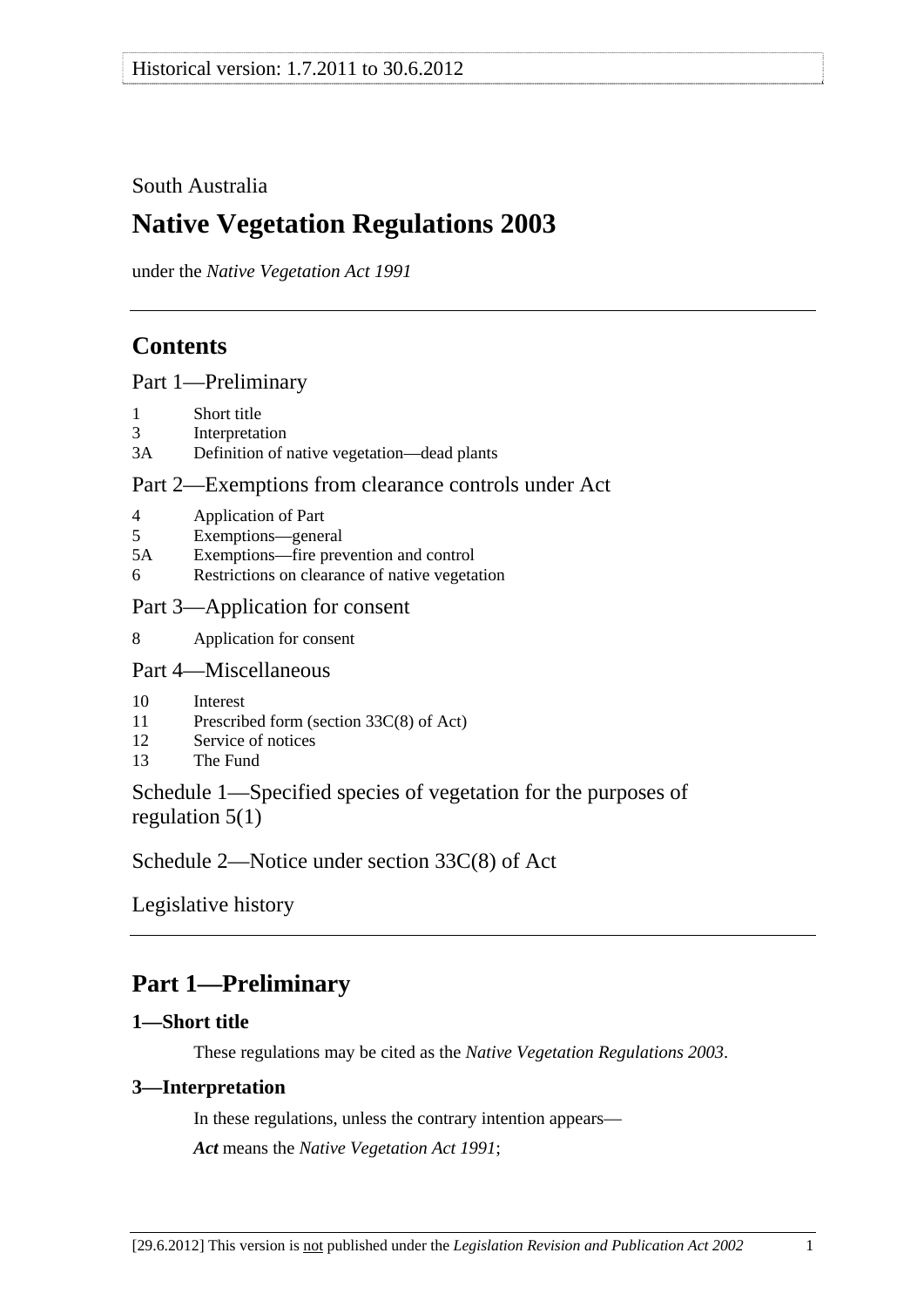<span id="page-1-0"></span>*building* means a building or structure that is permanently fixed to land so that it cannot be moved without dismantling or destroying it and—

- (a) includes a transportable building if the building is connected to a sewage system or a septic tank and then is not moved after it is first connected to that sewage system or septic tank; but
- (b) does not include a building or structure erected or placed on land in contravention of the *Development Act 1993* or a corresponding previous enactment;

*business day* means any day except Saturday, Sunday or a public holiday;

*country* has the same meaning as in the *Fire and Emergency Services Act 2005*;

*Development Plan* means a Development Plan under the *Development Act 1993*;

*dwelling* means a building or part of a building used as a self-contained residence;

*fence* means a fence consisting of posts and wire fixed permanently to land and designed for the purpose of controlling access by people or the movement of animals;

*fire-control purposes*—these are purposes associated with preventing or controlling the spread of fires or potential fires;

#### *infrastructure* means—

- (a) the infrastructure, equipment, structures, works and other facilities used in or in connection with the supply of water or electricity, gas or other forms of energy, the provision of telecommunications, or the drainage, removal or treatment of waste water or sewage; or
- (b) roads and their supporting structures or works; or
- (c) ports, wharfs, jetties, railways, trams and busways;

*Mining Act* means the *Mining Act 1971*, the *Opal Mining Act 1995*, the *Petroleum Act 2000*, the *Offshore Minerals Act 2000* or the *Roxby Downs (Indenture Ratification) Act 1982*;

*private mine* means land declared under the *Mining Act 1971* to be a private mine;

*River Murray Floodplain Area* means the River Murray Protection Area so designated under regulation 4 of the *River Murray Regulations 2003*;

*SACFS* means the South Australian Country Fire Service;

*township of Robe* means the area shown as the township of Robe in the Development Plan that applies to that area of the State.

#### **3A—Definition of native vegetation—dead plants**

For the purposes of paragraph (a) of the definition of *native vegetation* in section 3(1) of the Act, the class of plants, or parts of plants, comprising trees of a species indigenous to South Australia—

- (a) that have a trunk circumference (measured at a point 300 millimetres above the base of the tree) of—
	- (i) in the case of a tree located on Kangaroo Island—1 metre or more; or
	- (ii) in any other case—2 metres or more; and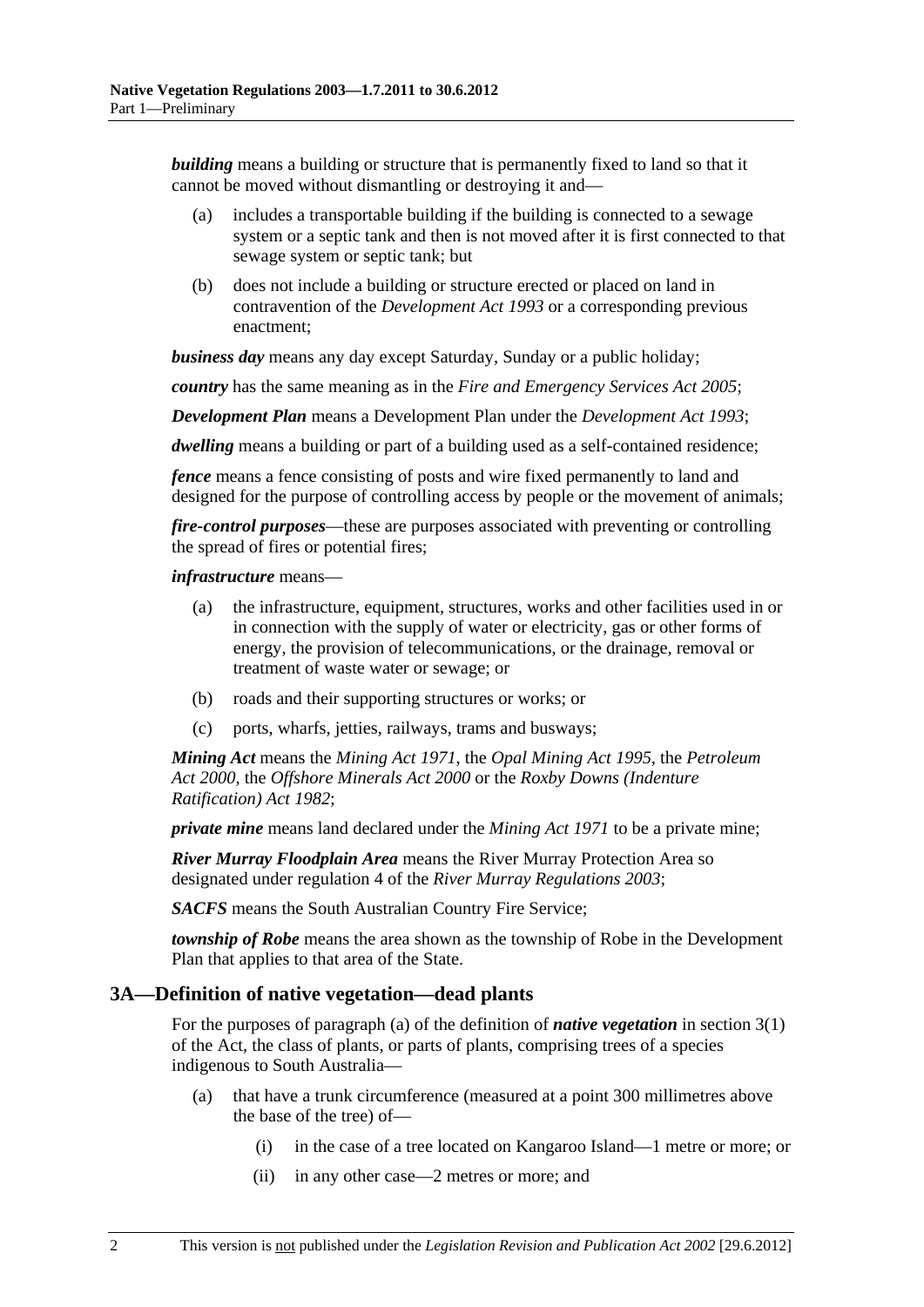<span id="page-2-0"></span> (b) that provide or have the potential to provide, or are a part of a group of trees or other plants (whether alive or dead) that provide or have the potential to provide, a habitat for animals of a listed threatened species under the *Environment Protection and Biodiversity Conservation Act 1999* of the Commonwealth,

is declared to be included in that definition.

## **Part 2—Exemptions from clearance controls under Act**

### **4—Application of Part**

Exemptions under this Part do not extend to native vegetation growing or situated on land that is subject to a heritage agreement under the Act or a heritage agreement that was entered into in compliance with a condition of consent to clear native vegetation under the repealed Act unless the paragraph setting out the exemption explicitly extends its operation to that vegetation.

### **5—Exemptions—general**

- (1) Pursuant to section 27(1)(b) of the Act, native vegetation may, subject to any other Act or law to the contrary, be cleared—
	- (a) if it is proposed to erect a building that is a dwelling or a structure or other facility that is ancillary to a dwelling and—
		- (i) any development authorisation for the erection of the dwelling or structure or other facility required by or under the *Development Act 1993* has been obtained; and
		- (ii) either—
			- (A) the vegetation
				- does not comprise or form part of a stratum of native vegetation that is substantially intact; and
				- except where the dwelling is within a residential or township zone under the relevant Development Plan, does not include vegetation of the genus *Eucalyptus* with a stem diameter at 300 millimetres above the ground of 200 millimetres or more, or other vegetation with a stem diameter at the lowest point of the stem above ground level of 100 millimetres or more; or
			- $(B)$
- the Council is satisfied (on the basis of information provided to the Council by the person seeking the benefit of this paragraph and such other information as the Council thinks fit) that, after taking into account the need to preserve biological diversity and taking into account the needs of the owner of the land, the proposed site for the building is the most suitable that is available; and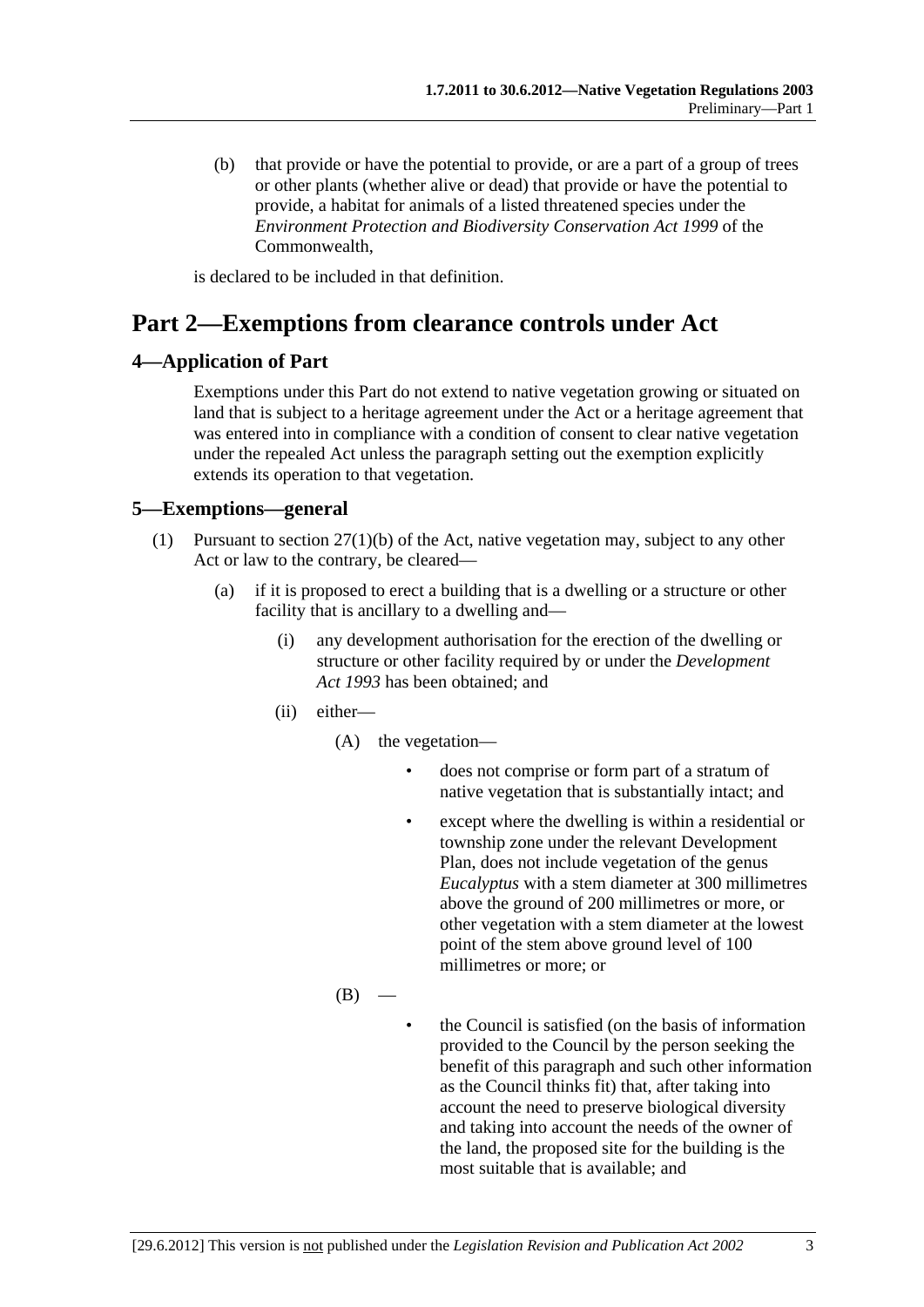- the Council is satisfied (on the basis of information provided to the Council by the person seeking the benefit of this paragraph and such other information as the Council thinks fit) that there is no other practicable alternative that would involve no clearance or the clearance of less vegetation or the clearance of vegetation that is less significant or (if relevant) the clearance of vegetation that has been degraded to a greater extent than the vegetation proposed to be cleared; and
- the clearance is undertaken in accordance with a management plan that has been approved by the Council and that, after taking into account the full extent of clearance that is to be undertaken on the relevant land, results in a significant environmental benefit on the property where the building is to be situated, or the owner of the land (or a person acting on his or her behalf) has, on application to the Council to proceed with clearing the vegetation in accordance with this provision, made a payment into the Fund of an amount considered by the Council to be sufficient to achieve a significant environmental benefit in the manner contemplated by section 21(6) of the Act;
- (ab) if it is proposed to divide land for use for residential purposes (after taking into account the construction of roads and other infrastructure) and—
	- (i) any development authorisation for the division of the land and for the use of land for residential purposes under the *Development Act 1993* has been obtained; and
	- $(ii)$ 
		- (A) the Council is satisfied (on the basis of information provided to the Council by the person seeking the benefit of this paragraph and such other information as the Council thinks fit) that, after taking into account the need to preserve biological diversity and taking into account the needs of the owner of the land, the clearance will be limited to clearance reasonably required to erect 1 dwelling, and any structure or other facility that would be reasonably expected to be ancillary to the dwelling, on each allotment to be created by the division; and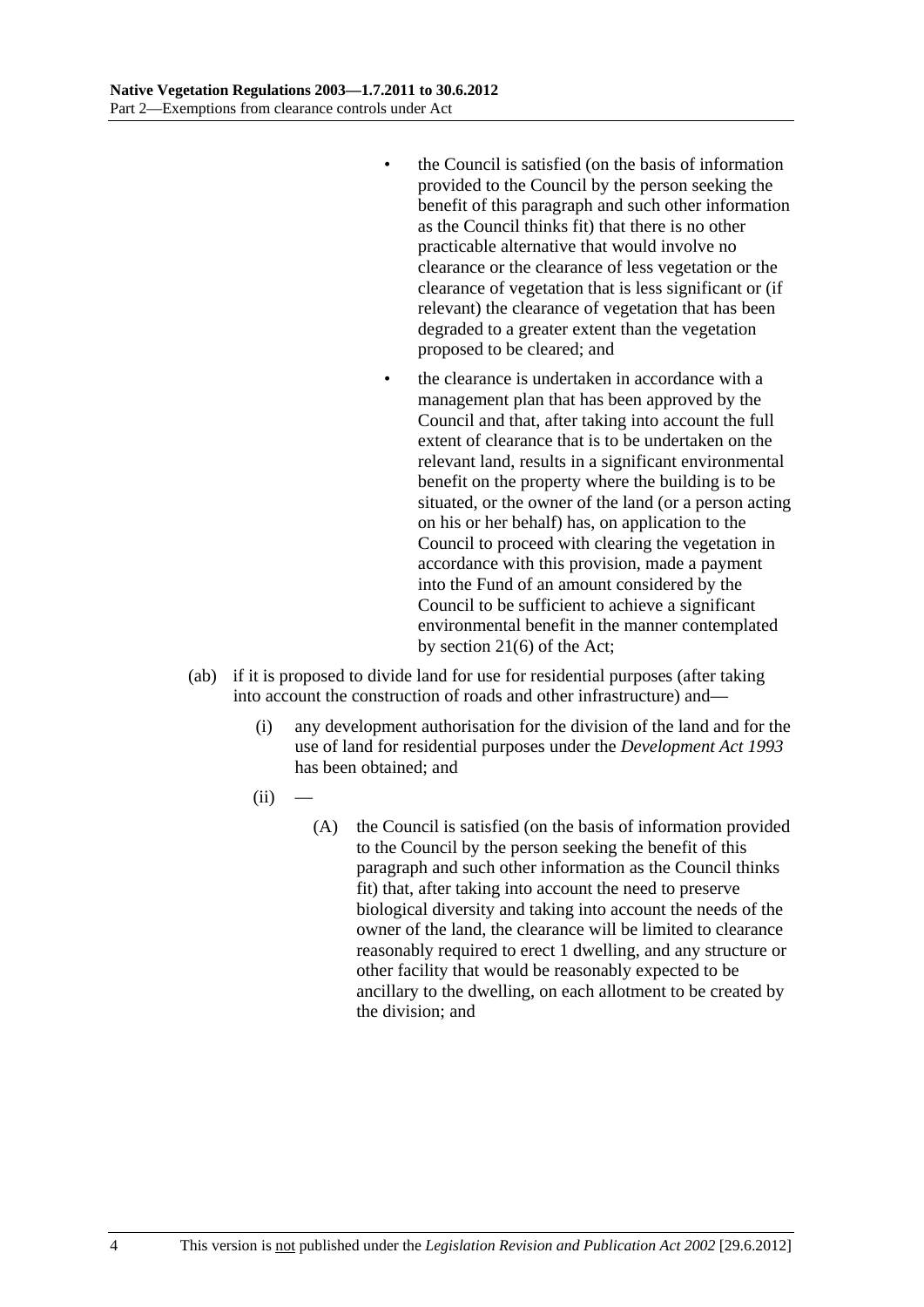- (B) the Council is satisfied (on the basis of information provided to the Council by the person seeking the benefit of this paragraph and such other information as the Council thinks fit) that there is no other practicable alternative that would involve no clearance or the clearance of less vegetation or the clearance of vegetation that is less significant or (if relevant) the clearance of vegetation that has been degraded to a greater extent than the vegetation proposed to be cleared; and
- (C) the clearance is undertaken in accordance with a management plan that has been approved by the Council and, after taking into account the full nature and extent of clearance that is to be undertaken on the relevant land and any commitments that have been made with respect to the establishment, restoration or maintenance of native vegetation, the Council is satisfied that there will be a significant environmental benefit on the land being divided or within the same region of the State, or the owner of the land (or a person acting on his or her behalf) has, on application to the Council to proceed with clearing the vegetation in accordance with this provision, made a payment into the Fund or, if the Council is satisfied that it is appropriate in the circumstances, agreed to make a payment into the Fund, of an amount considered by the Council to be sufficient to achieve a significant environmental benefit which outweighs the value of retaining the vegetation;
- (b) if it is proposed to erect a building or a structure or other facility that is ancillary to a building, other than a dwelling or a structure or other facility that is ancillary to a dwelling, and—
	- (i) any development authorisation for the erection of the building or structure or other facility required by or under the *Development Act 1993* has been obtained; and
	- (ii) the vegetation—
		- (A) does not comprise or form part of a stratum of native vegetation that is substantially intact; and
		- (B) except where the building is within a tourist accommodation, business, centre, commerce, commercial, industrial, industry or office zone under the relevant Development Plan, does not include vegetation of the genus *Eucalyptus* with a stem diameter at 300 millimetres above the ground of 200 millimetres or more, or other vegetation with a stem diameter at the lowest point of the stem above ground level of 100 millimetres or more;
- $(c)$  if—
	- (i) the clearance is incidental to a proposed development to which section 48 of the *Development Act 1993* applies; and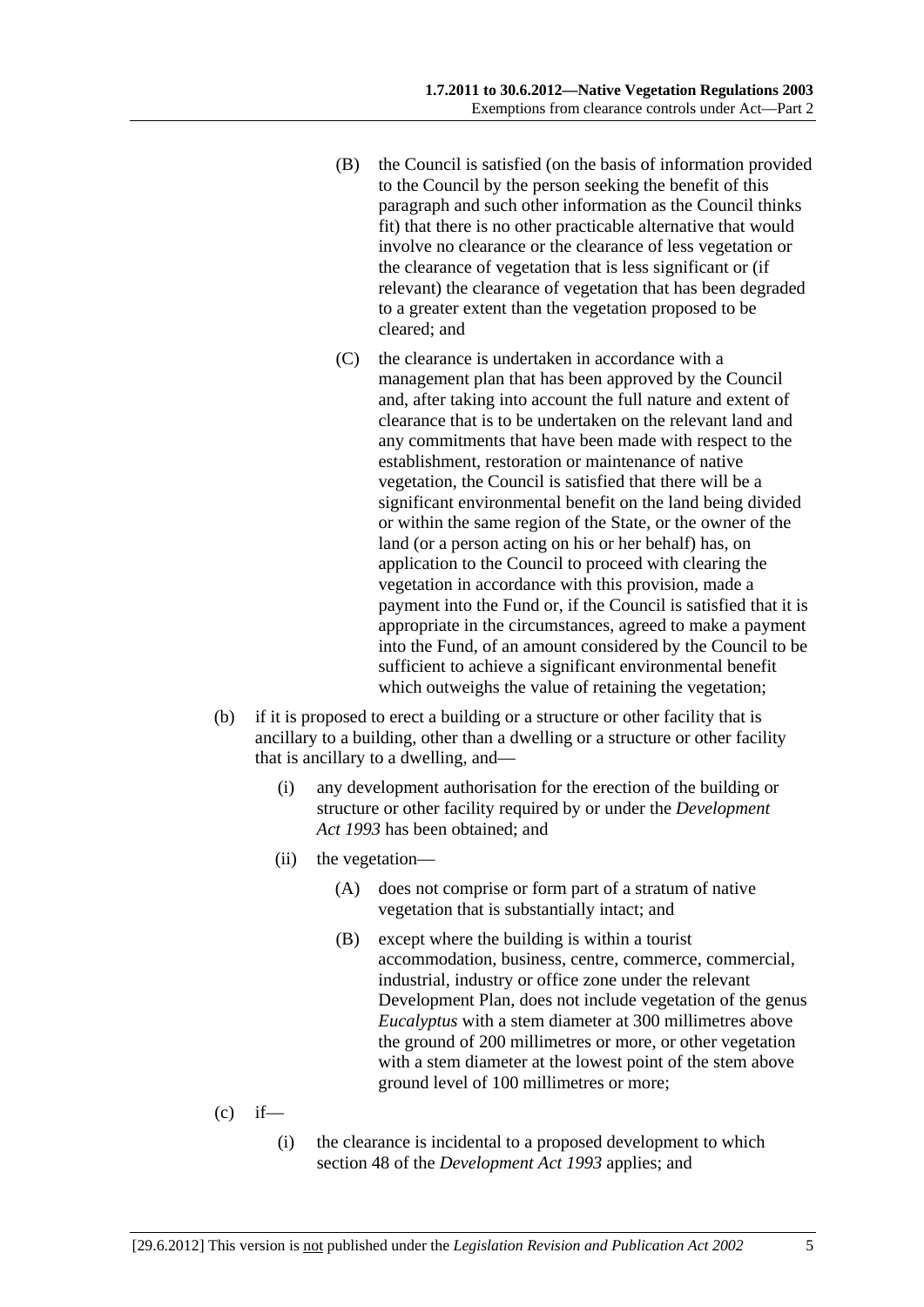- (ii) an environmental impact statement, public environmental report or development report, and an Assessment Report, relating to the development have been prepared under that Act; and
- (iii) the Minister responsible for the administration of the *Development Act 1993* referred the environmental impact statement, public environmental report or development report to the Native Vegetation Council for comment and report and—
	- (A) the Council provided comments which were included (wholly or substantially) in the relevant Assessment Report; or
	- (B) the Council failed to provide comments within 8 weeks after receiving the Minister's invitation for comment and report; and
- (iv) the Governor has granted his or her consent to the proposed development under section 48 of the *Development Act 1993*; and
- (v) the clearance is undertaken in accordance with that consent; and
- (vi) the clearance is undertaken in accordance with a management plan that has been approved by the Council that results in a significant environmental benefit on the property where the development is being undertaken, or the owner of the land (or a person acting on his or her behalf) has, on application to the Council to proceed with clearing the vegetation in accordance with this provision, made a payment into the Fund of an amount considered by the Council to be sufficient to achieve a significant environmental benefit in the manner contemplated by section 21(6) of the Act;
- $(d)$  if—
	- $(i)$
- (A) the clearance is incidental to the construction or expansion of a building or infrastructure and the Minister has, by instrument in writing, declared that he or she is satisfied that the clearance is in the public interest; or
- (B) the clearance is required in connection with the provision of infrastructure or services to a building or proposed building, or to any place; and
- (ii) any development authorisation required by or under the *Development Act 1993* has been obtained; and
- (iii) the Council is satisfied (on the basis of information provided to the Council by the person seeking the benefit of this paragraph and such other information as the Council thinks fit) that, after taking into account the need to preserve biological diversity and the nature and purposes of any proposed building or infrastructure that is yet to be constructed, the proposed site of the building or infrastructure is the most suitable that is available; and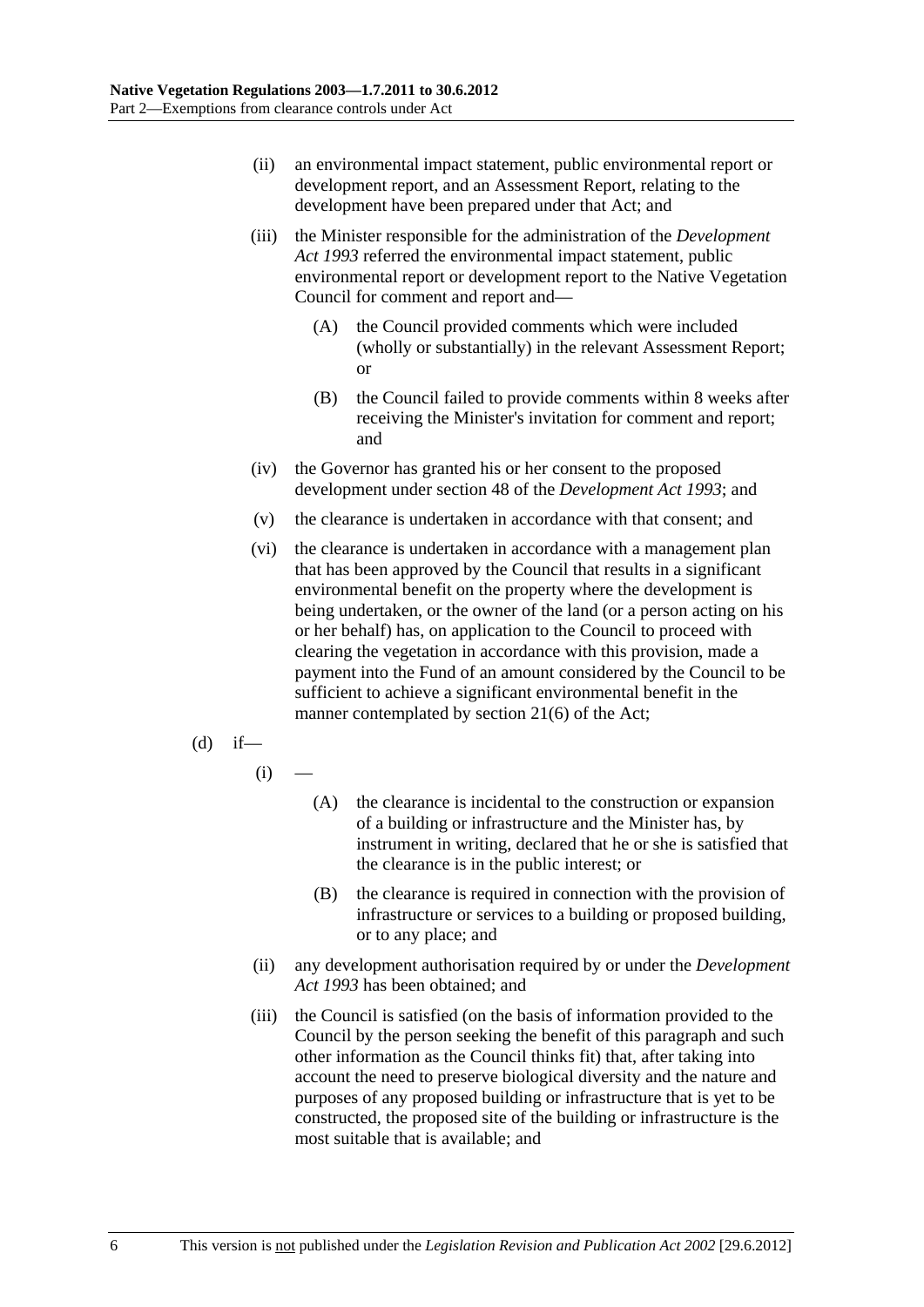- (iv) the Council is satisfied (on the basis of information provided to the Council by the person seeking the benefit of this paragraph and such other information as the Council thinks fit) that there is no other practicable alternative that would involve no clearance or the clearance of less vegetation or the clearance of vegetation that is less significant or (if relevant) the clearance of vegetation that has been degraded to a greater extent than the vegetation proposed to be cleared; and
- (v) the clearance is undertaken in accordance with a standard operating procedure determined or approved by the Council for the purposes of this provision or a management plan that has been approved by the Council, and either—
	- (A) there will be a significant environmental benefit on the property where the clearance is being undertaken or within the same region of the State; or
	- (B) either—
		- the owner of the land (or a person acting on his or her behalf); or
		- a person connected with the construction or expansion of the building or infrastructure, or the provision of the infrastructure or services (as the case requires),

has, on application to the Council to proceed with clearing the vegetation in accordance with this provision, made a payment into the Fund of an amount considered by the Council to be sufficient to achieve a significant environmental benefit in the manner contemplated by section 21(6) of the Act;

- $(da)$  if—
	- (i) the clearance is incidental to proposed development to be undertaken on land; and
	- (ii) any development authorisation required by or under the *Development Act 1993* has been obtained; and
	- (iii) the Council is satisfied (on the basis of information provided to the Council by the person seeking the benefit of this paragraph and such other information as the Council thinks fit)—
		- (A) that the vegetation is not significant (including by taking into account the scale or nature of surrounding vegetation and relevant guidelines prepared and published by the Council); and
		- (B) that there is no other practicable alternative that would involve no clearance or the clearance of less vegetation; and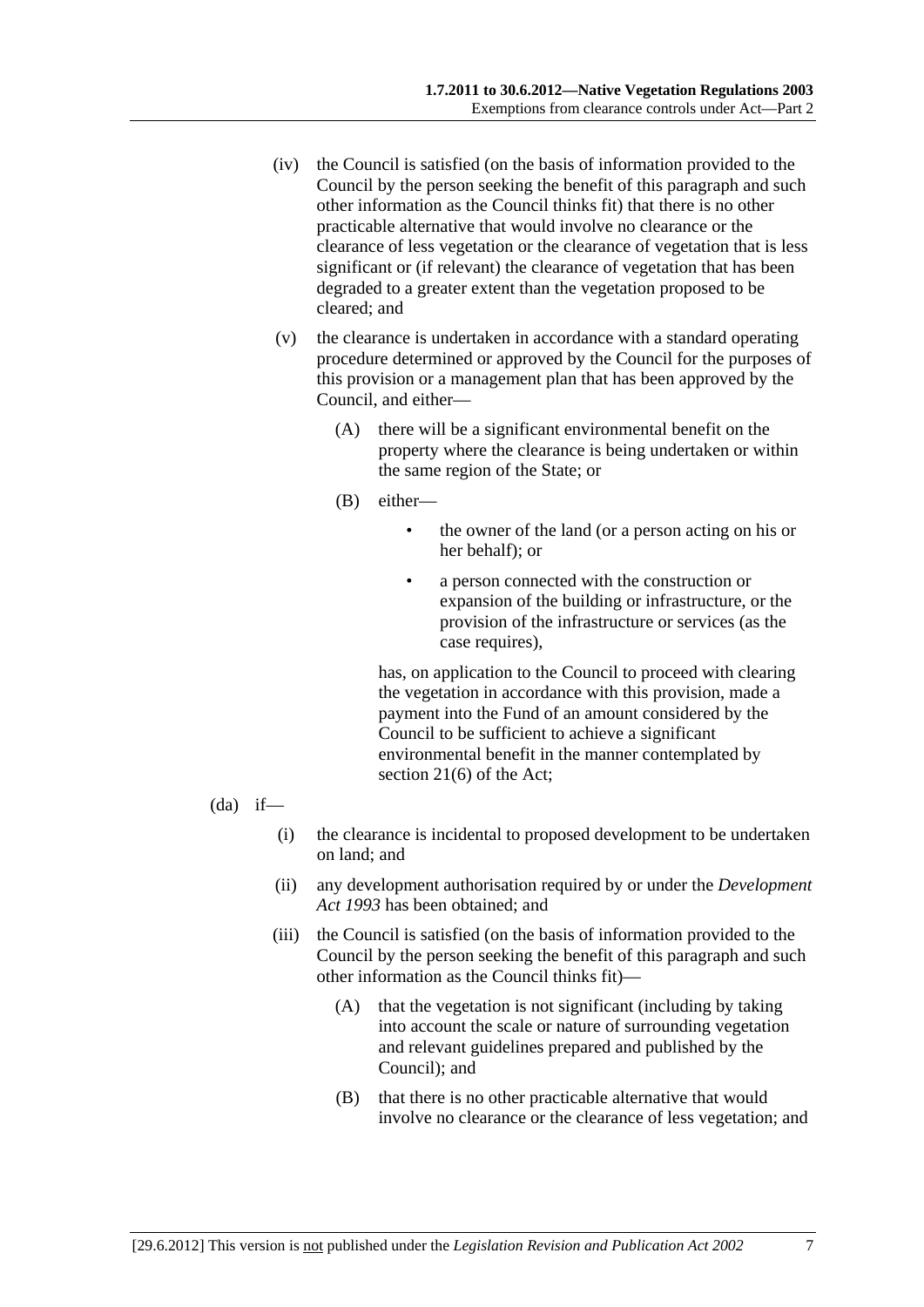- (iv) the clearance is undertaken in accordance with a management plan that has been approved by the Council that results in a significant environmental benefit on the property where the relevant development is to be undertaken, or the owner of the land (or a person acting on his or her behalf) has, on application to the Council to proceed with clearing the vegetation in accordance with this provision, made a payment into the Fund of an amount considered by the Council to be sufficient to achieve a significant environmental benefit in the manner contemplated by section 21(6) of the Act;
- $(e)$  if—
	- (i) the clearance is incidental to the repair or maintenance work of the Crown; and
	- (ii) the person undertaking the clearance—
		- (A) has given at least 10 business days notice in writing outlining the proposed clearance to a person who has the care, control or management of the land before commencing the clearance (unless the land is under the care, control or management of the Crown); or
		- (B) is acting in accordance with a standard operating procedure determined or approved by the Council for the purposes of this provision; or
		- (C) is acting in a situation of urgency that requires action without delay; and
	- (iii) the person undertaking the clearance complies with any guidelines relating to the protection of native vegetation from the spread of plant diseases or noxious weeds, or from unnecessary damage during the performance of any work, prepared by the Council in accordance with section 25 of the Act,

(and the operation of this paragraph extends to vegetation on land that is subject to a heritage agreement);

- $(f)$  if
	- $(i)$
- (A) the clearance is being undertaken as part of the duty of an electricity entity under Part 5 of the *Electricity Act 1996*; or
- (B) the clearance is incidental to any repair or maintenance work of an electricity entity within the meaning of the *Electricity Act 1996*; and
- (ii) the person undertaking the clearance—
	- (A) is acting in accordance with the principles of vegetation clearance under the *Electricity Act 1996*; or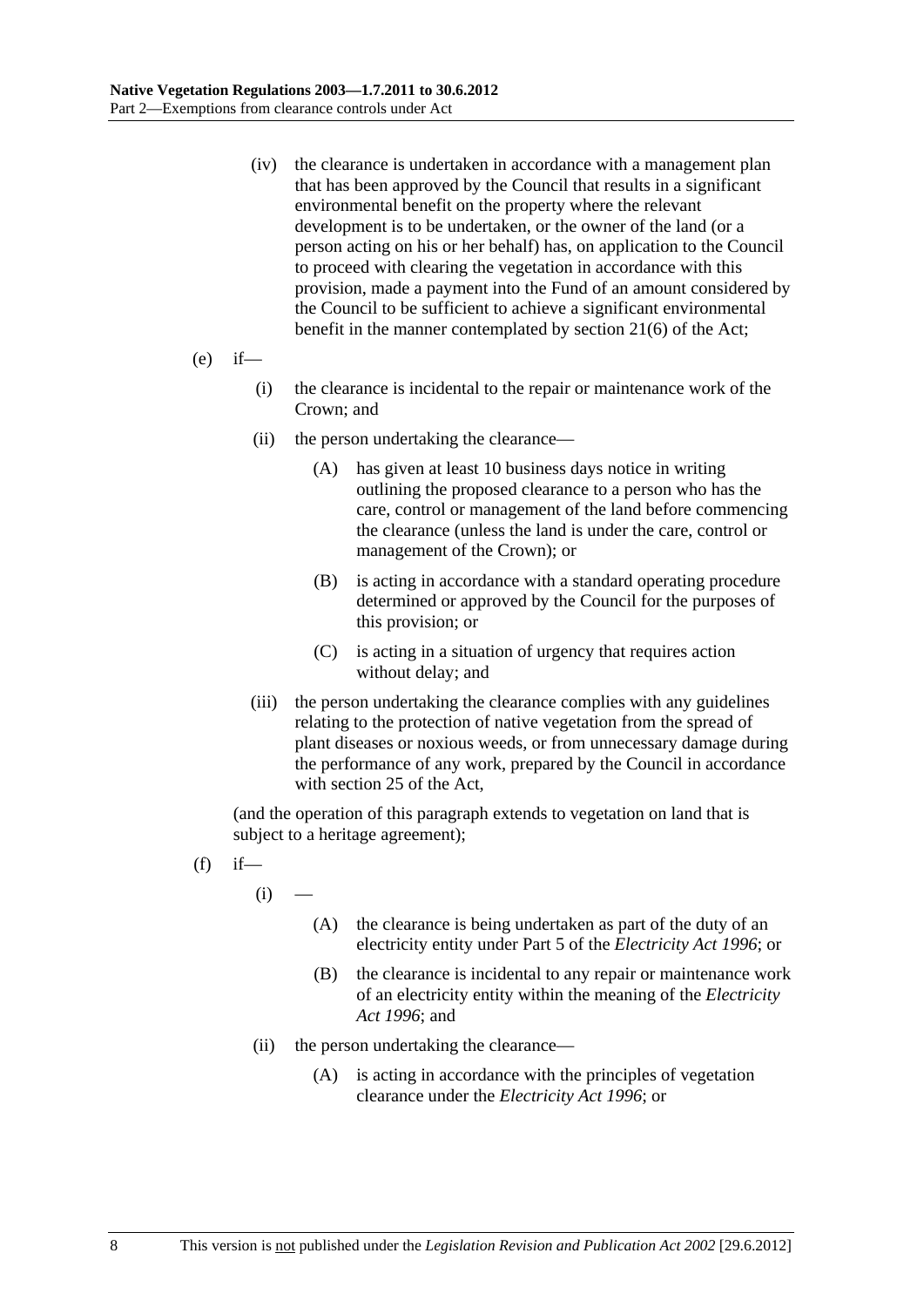- (B) has given at least 10 business days notice in writing outlining the proposed clearance to a person who has the care, control or management of the land before commencing the clearance (unless the land is under the care, control or management of the electricity entity); or
- (C) is acting in accordance with a standard operating procedure determined or approved by the Council for the purposes of this provision; or
- (D) is acting in a situation of urgency that requires action without delay; and
- (iii) the person undertaking the clearance complies with any guidelines relating to the protection of native vegetation from the spread of plant diseases or noxious weeds, or from unnecessary damage during the performance of any work, prepared by the Council in accordance with section 25 of the Act,

(and the operation of this paragraph extends to vegetation on land that is subject to a heritage agreement);

- $(g)$  if—
	- (i) the clearance is incidental to the repair or maintenance of any infrastructure; and
	- (ii) the person undertaking the clearance—
		- (A) has given at least 10 business days notice in writing outlining the proposed clearance to a person who has the care, control or management of the land before commencing the clearance (unless the land is under the care, control or management of the person who is responsible for the infrastructure); or
		- (B) in acting in accordance with a standard operating procedure determined or approved by the Council for the purposes of this provision; or
		- (C) is acting in a situation of urgency that requires action without delay; and
	- (iii) the person undertaking the clearance complies with any guidelines relating to the protection of native vegetation from the spread of plant diseases or noxious weeds, or from unnecessary damage during the performance of any work, prepared by the Council in accordance with section 25 of the Act,

(and the operation of this paragraph extends to vegetation on land that is subject to a heritage agreement);

- $(h)$  if—
	- (i) the clearance is incidental to work being undertaken by or on behalf of the Commissioner of Highways; and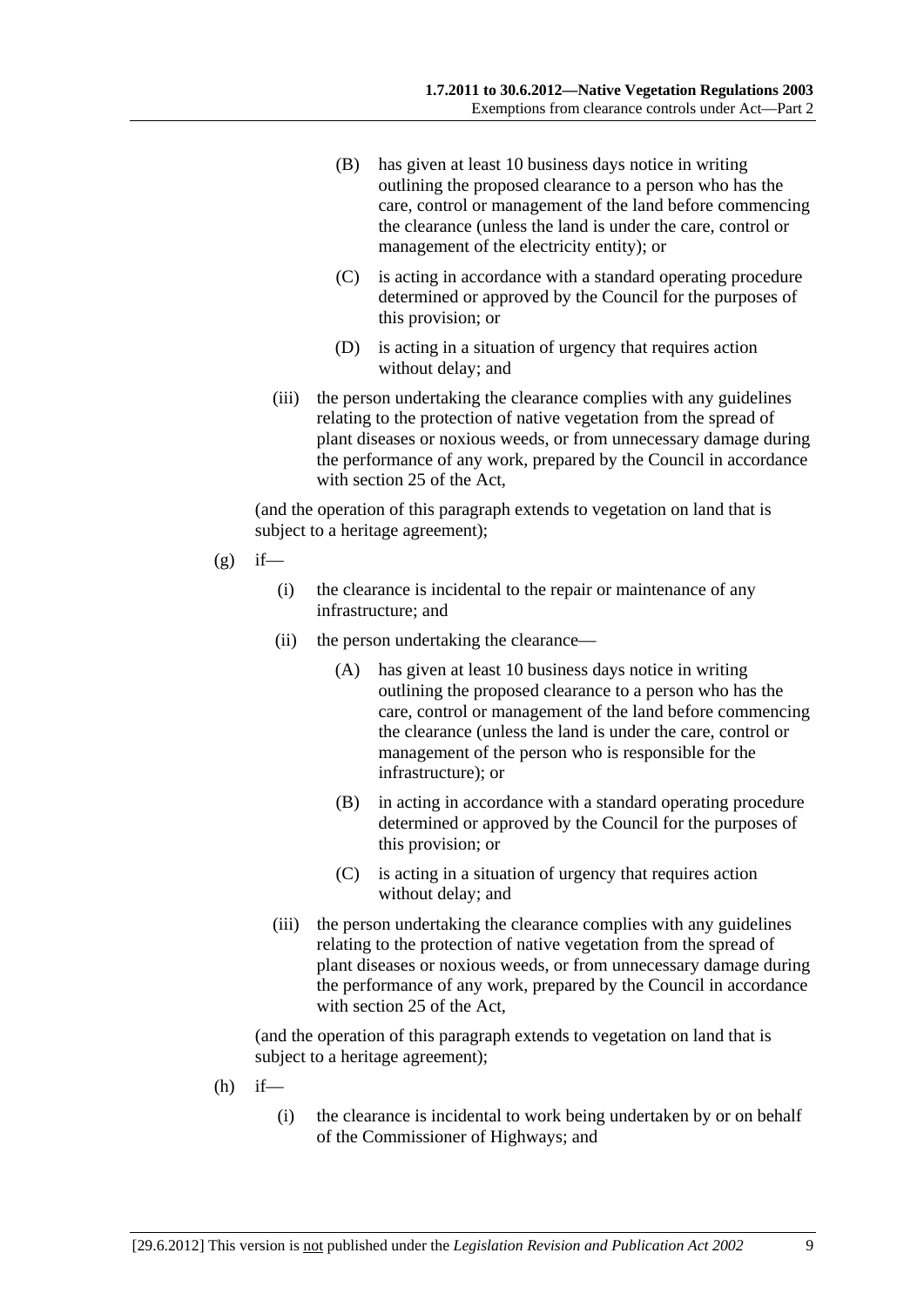- (ii) except where the clearance is incidental to repair or maintenance work, there is no other practicable alternative that would involve no clearance or the clearance of less vegetation or the clearance of vegetation that is less significant or (if relevant) the clearance of vegetation that has been degraded to a greater extent than the vegetation proposed to be cleared; and
- (iii) either—
	- (A) the clearance is undertaken in accordance with a standard operating procedure determined or approved by the Council for the purposes of this provision or a management plan that has been approved by the Council, and either there will be a significant environmental benefit at the site of the relevant work or within the same region of the State, or the Commissioner of Highways or another person undertaking the work has, on application to the Council to proceed with clearing the vegetation in accordance with this provision, made a payment into the Fund of an amount considered by the Council to be sufficient to achieve a significant environmental benefit in the manner contemplated by section 21(6) of the Act; or
	- (B) the clearance is incidental to repair or maintenance work and the person undertaking the clearance
		- has given at least 10 business days notice in writing outlining the proposed clearance to a person who has the care, control or management of the land before commencing the clearance (unless the land is under the care, control or management of the Commissioner of Highways); or
		- is acting in accordance with a standard operating procedure determined or approved by the Council for the purposes of this provision; or
		- is acting in a situation of urgency that requires action without delay; and
- (iv) the person undertaking the clearance complies with any guidelines relating to the protection of native vegetation from the spread of plant diseases or noxious weeds, or from unnecessary damage during the performance of any work, prepared by the Council in accordance with section 25 of the Act;
- (i) if the clearance is incidental to the repair or maintenance of an existing dam;
- $(i)$  if—
	- (i) the clearance is incidental to the lawful construction of a new dam that will cover—
		- (A) in areas designated by the Council, by notice in the Gazette, for the purposes of this provision—less than 500 square metres in surface area when full;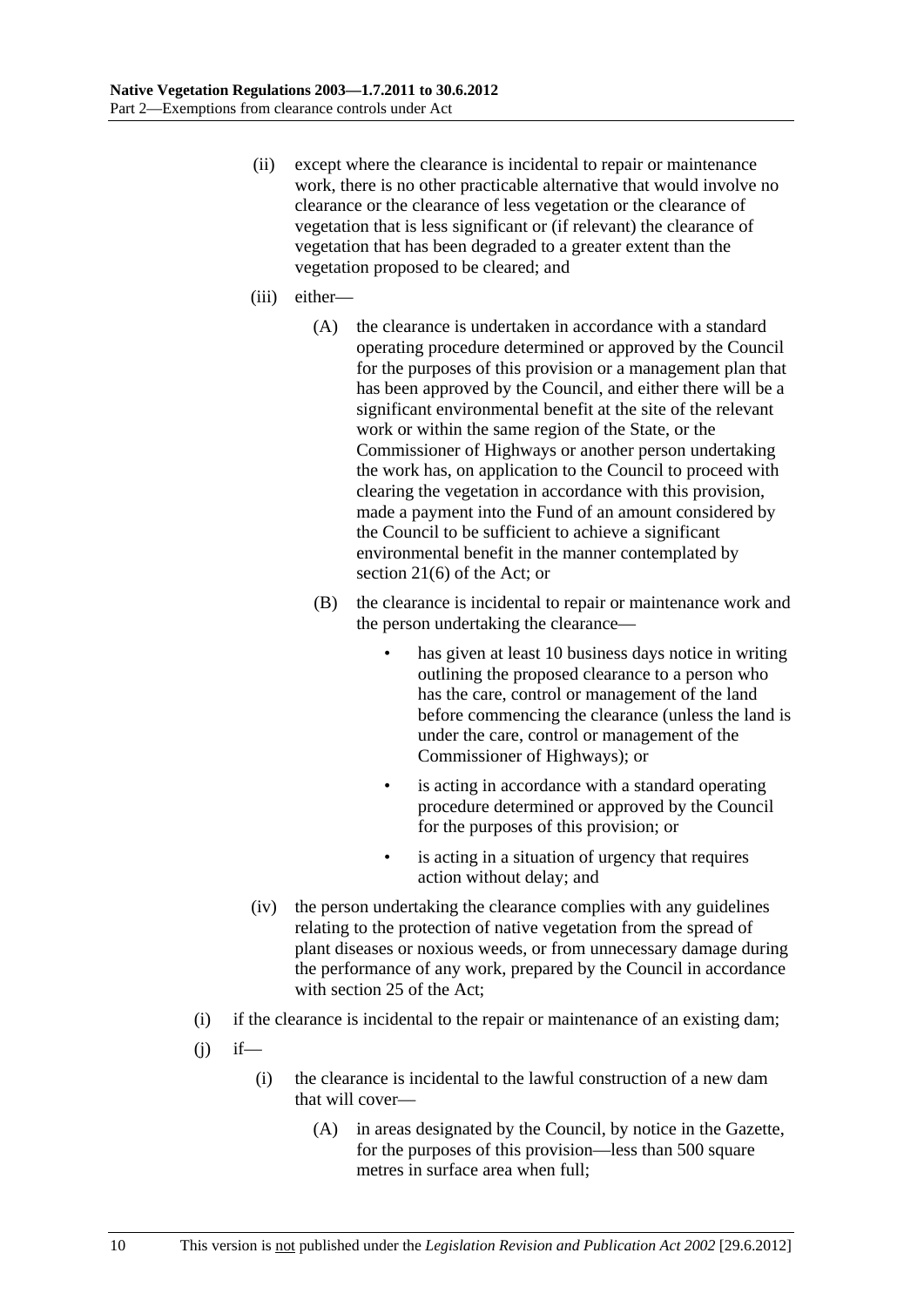- (B) in other areas of the State—less than 200 square metres in surface area when full; and
- (ii) the vegetation to be cleared comprises trees with a stem diameter at the lowest point on the stem above ground level of 150 millimetres or more; and
- (iii) the land on which the vegetation is situated has been cleared of all other native vegetation and has been maintained during the immediately preceding 5 years for cultivation or pasture; and
- (iv) the vegetation is not of a class specified in Schedule 1; and
- (v) in the case of a dam within the ambit of subparagraph  $(i)(A)$  that will cover 200 square metres or more in surface area when full—the Council is satisfied (on the basis of information provided to the Council by the person seeking the benefit of this paragraph and such other information as the Council thinks fit) that, after taking into account the need to preserve biological diversity and taking into account the needs of the owner of the land, the site of the dam is the most suitable that is available;
- $(ia)$  if—
	- (i) the clearance is incidental to the lawful construction or expansion of a dam on pastoral land (as defined in section 3(1) of the Act); and
	- (ii) the vegetation is not of a class specified in Schedule 1; and
	- (iii) the Council is satisfied (on the basis of information provided to the Council by the person seeking the benefit of this paragraph and such other information as the Council thinks fit) that, after taking into account the need to preserve biological diversity and taking into account the needs of the owner of the land, the site for the dam is the most suitable that is available; and
	- (iv) the Council is satisfied (on the basis of information provided to the Council by the person seeking the benefit of this paragraph and such other information as the Council thinks fit) that there is no other practicable alternative that would involve no clearance or the clearance of less vegetation or the clearance of vegetation that is less significant or (if relevant) the clearance of vegetation that has been degraded to a greater extent than the vegetation proposed to be cleared; and
	- (v) the clearance is undertaken in accordance with a management plan that has been approved by the Council and that results in a significant environmental benefit on the relevant property, or the owner of the land (or a person acting on his or her behalf) has, on application to the Council to proceed with clearing the vegetation in accordance with this provision, made a payment into the Fund of an amount considered by the Council to be sufficient to achieve a significant environmental benefit in the manner contemplated by section 21(6) of the Act;
- (k) if the vegetation is growing or situated—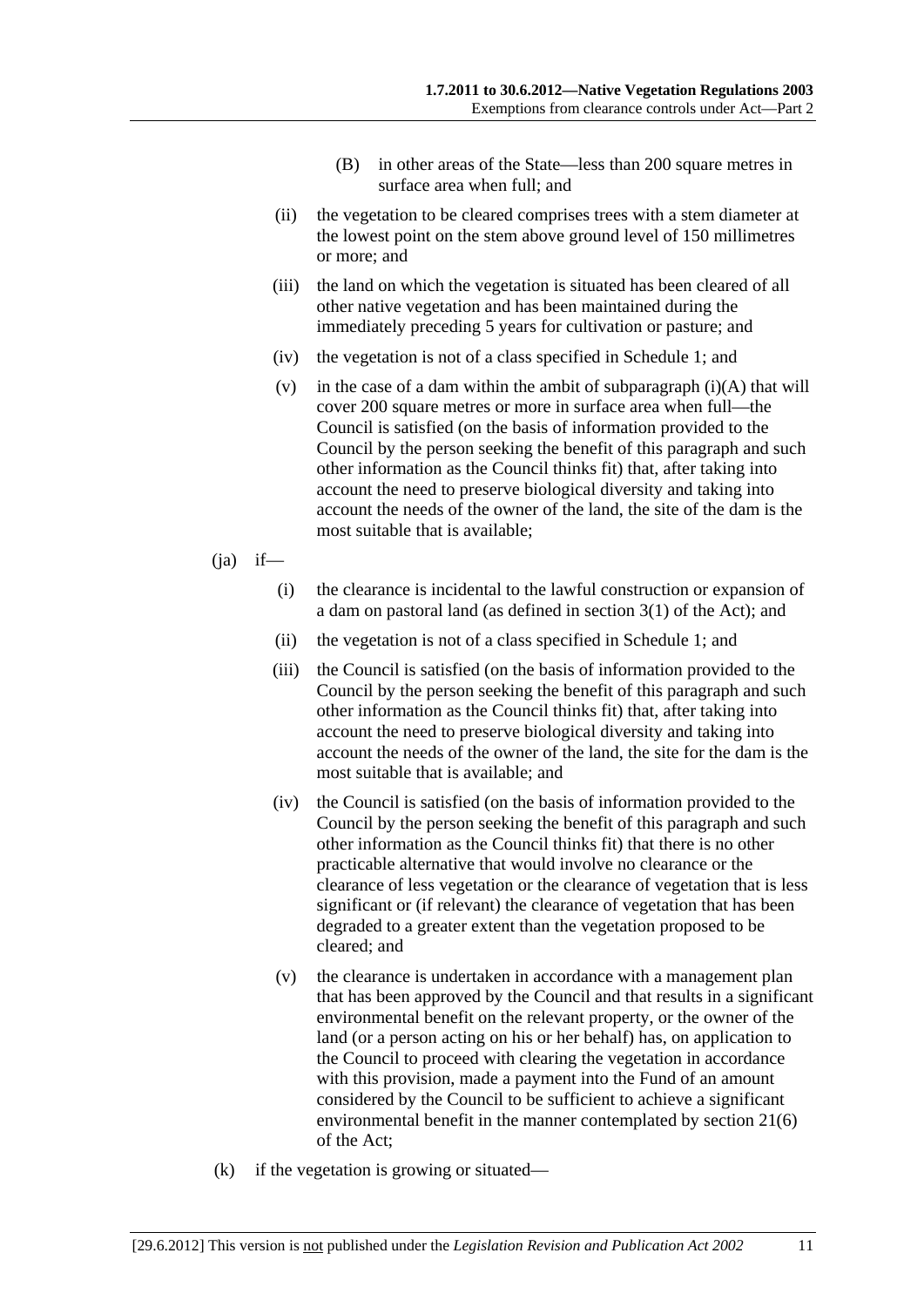- (i) not more than 20 metres from a prescribed building; or
- (ii) not more than 5 metres from a prescribed structure;

**Note—** 

The clearance of native vegetation under this paragraph is limited by regulation 6(1).

- (l) if—
	- (i) a plant comprising native vegetation exceeds 2 metres in height; and
	- (ii) there is a danger that the plant will fall over or a limb or some other part of the plant will fall from it because of disease, wind damage or any other cause; and
	- (iii) there is a real risk of personal injury or damage to property if that occurs; and
	- (iv) it is not reasonably practicable to avoid the risk by avoiding the vicinity in which the plant is growing or is situated; and
	- (v) the state of the plant has been assessed by a person with expertise in the area of plant health, or by any other person acting in an emergency situation or in any other situation that gives rise to an immediate risk of personal injury or damage to property; and
	- (vi) the clearance is confined to removing the limb or other part of the plant causing the danger and only extends to destroying the plant if that is necessary to remove the existing danger,

(and the operation of this paragraph extends to vegetation on land that is subject to a heritage agreement);

- $(la)$  if—
	- (i) the clearance involves the limb of a plant that is overhanging a building; and
	- (ii) the clearance is confined to removing the limb (or a part of the limb to any point up to the trunk of the plant),

(and the operation of this paragraph extends to vegetation on land that is subject to a heritage agreement);

- (lb) if—
	- (a) the clearance of the vegetation is necessary to protect public safety; and
	- (b) the clearance is undertaken in accordance with a written approval of a person or body authorised by the Minister, by notice in the Gazette, for the purpose of this paragraph,

(and the operation of this paragraph extends to vegetation on land that is subject to a heritage agreement);

 (p) by the State Co-ordinator or an authorised officer acting under section 15 of the *State Disaster Act 1980* (and the operation of this paragraph extends to vegetation on land that is subject to a heritage agreement);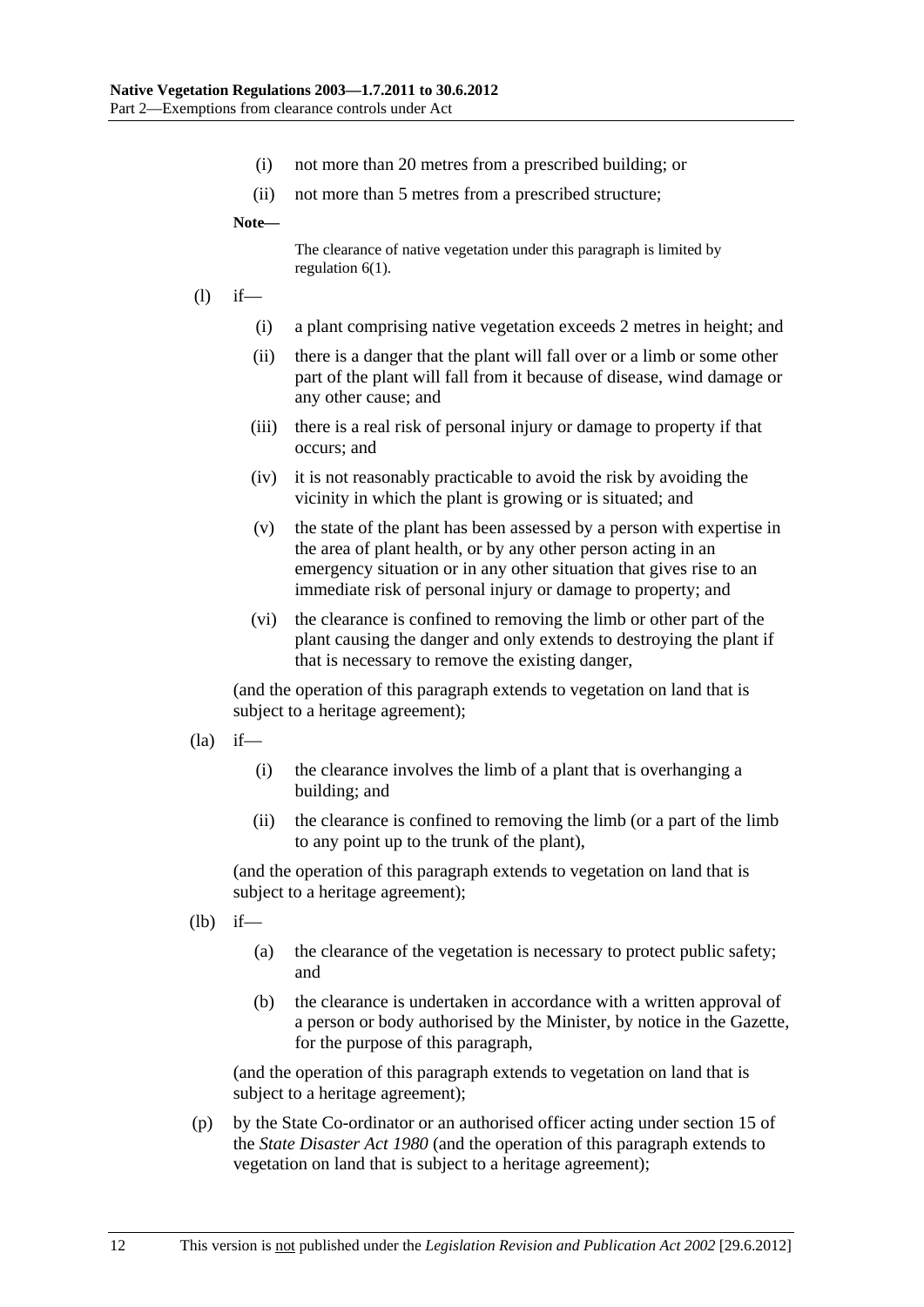- $(q)$  if—
	- (i) the clearance is solely for the purpose of providing firewood for use by the owner of the land on which the vegetation was growing or was situated for the purpose of domestic heating or cooking; and
	- (ii) the quantity of firewood provided by the clearance when aggregated with the quantity of firewood (if any) previously provided by clearance under this paragraph (or a previous corresponding paragraph) and not yet burnt does not exceed 6 cubic metres when calculated over the immediately preceding period of 2 years; and
	- (iii) the vegetation has a stem diameter at 300 millimetres from the base of the plant of 200 millimetres or less; and
	- (iv) in the case of living vegetation—the clearance does not kill the vegetation, does not prevent regrowth, and is undertaken at least 300 millimetres above the base of the plant; and
	- (v) either—
		- (A) the vegetation is not of a class specified in Schedule 1; or
		- (B) the clearance complies with guidelines prepared by the Council for the purposes of this provision;
- $(r)$  if—
	- (i) the clearance is solely for the purpose of—
		- (A) providing fence posts for the construction of permanent fencing on the land on which the vegetation was growing or was situated (or on other land owned by the owner of the land on which the vegetation was growing or was situated) for the purpose of controlling access by people or the movement of animals and is consistent with practices undertaken on the land over the immediately preceding period of 25 years; or
		- (B) repairing an existing fence on the land on which the vegetation was growing or was situated (or on the other land owned by the owner of the land on which the vegetation was growing or was situated) for the purpose of controlling access by people or the movement of animals; and
	- (ii) the quantity of fence posts provided by the clearance when aggregated with the quantity of fence posts (if any) previously provided by clearance under this paragraph (or a previous corresponding paragraph) and not yet used does not exceed the quantity required by the plans the owner has when the clearance occurs for the construction of fencing on his or her land in the period of 2 years from the time of clearance; and
	- (iii) the vegetation has a stem diameter at 300 millimetres from the base of the plant of 200 millimetres or less; and
	- (iv) in the case of living vegetation—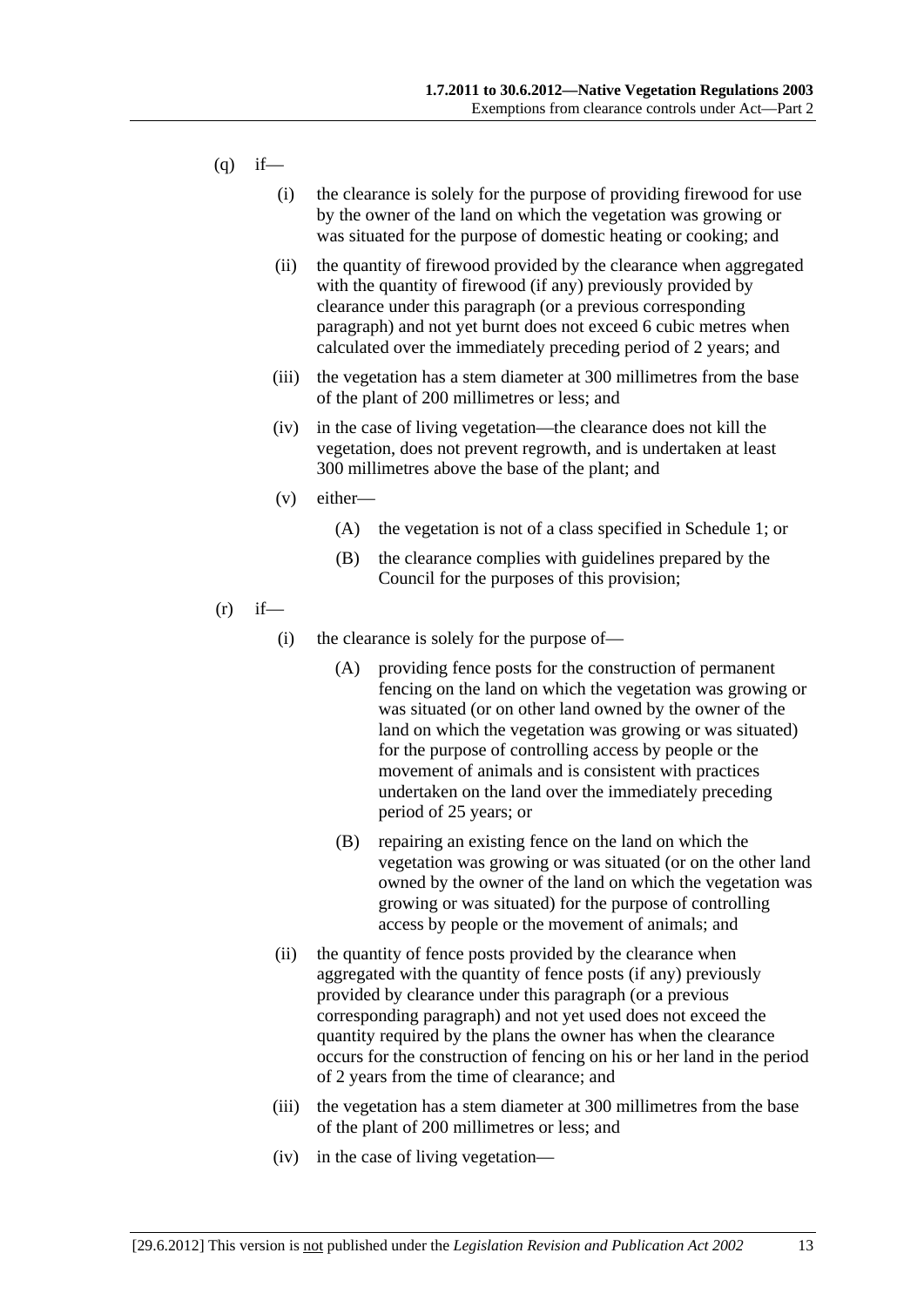- (A) the vegetation was growing on land subject to a pastoral lease under the *Pastoral Land Management and Conservation Act 1989* the terms of which explicitly provide that vegetation on the land may be cleared for the sole purpose of providing fence posts; or
- (B) the clearance does not kill the vegetation, does not prevent regrowth and is undertaken at least 300 millimetres above the base of the plant; and
- (v) the clearance has been undertaken in accordance with a management plan that has been approved by the Council; and
- (vi) either—
	- (A) the vegetation is not of a class specified in Schedule 1; or
	- (B) the clearance complies with guidelines prepared by the Council for the purposes of this provision;
- (s) if the clearance is for the purpose of providing a strip of cleared land of not more than 5 metres in width on either side or both sides of an existing fence or of a fence in the course of construction to provide access for the purpose of maintaining or establishing the fence and—
	- (i) the fence is reasonably required to control access by people or the movement of animals; and
	- (ii) the clearance is required to give reasonable access to the fence and is limited to the extent reasonably required to achieve that access; and
	- (iii) there is no other practicable alternative (including, in the case of a new fence, to the position of the fence) that would involve no clearance or the clearance of less vegetation or the clearance of vegetation that is less significant or (if relevant) the clearance of vegetation that has been degraded to a greater extent than the vegetation proposed to be cleared,

(and the operation of this paragraph extends to vegetation on land that is subject to a heritage agreement but does not apply to vegetation on a road reserve);

- (t) if the clearance is for the purpose of establishing or maintaining an existing track that is not more than 5 metres in width for use by vehicles having at least 4 wheels and—
	- (i) the track is reasonably required to provide access; and
	- (ii) the clearance is limited to the extent reasonably required to achieve the relevant purpose; and
	- (iii) there is no other practicable alternative (including, in the case of a new track, to the position of the track) that would involve no clearance or the clearance of less vegetation or the clearance of vegetation that is less significant or (if relevant) the clearance of vegetation that has been degraded to a greater extent than the vegetation proposed to be cleared,

(but this paragraph does not apply to vegetation on a road reserve);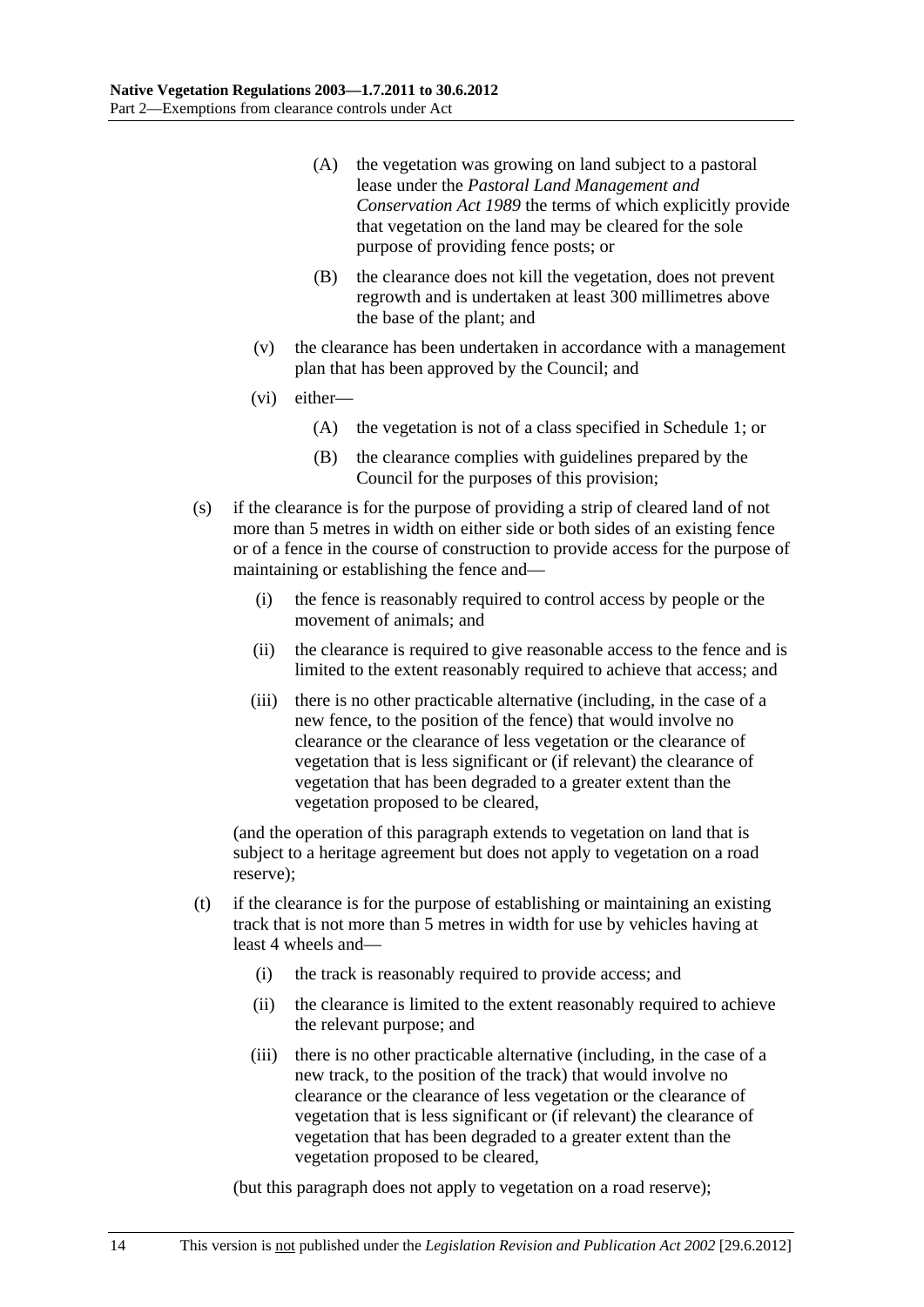- (u) if the clearance is for the purpose of establishing or maintaining a walking track that is not more than 1 metre in width and—
	- (i) the track is used, or is genuinely expected to be used, by pedestrians; and
	- (ii) there is no other practicable alternative (including, in the case of a new track, to the position of the track) that would involve no clearance or the clearance of less vegetation or the clearance of vegetation that is less significant or (if relevant) the clearance of vegetation that has been degraded to a greater extent than the vegetation proposed to be cleared; and
	- (iii) the person undertaking the clearance complies with any guidelines determined or approved by the Council for the purposes of this provision,

(but this paragraph does not apply to vegetation on a road reserve);

- (y) by, or on behalf of, a local council if—
	- (i) the vegetation is growing on a road reserve in the area of the council; and
	- (ii) the person undertaking the clearance complies with a management plan relating to the clearance prepared by the local council and approved by the Council or, if no such plan has been prepared and approved, with any guidelines prepared by the Council in accordance with section 25 of the Act relating to the clearance;
- (zb) if the clearance comprises the taking of—
	- (i) a specimen; or
	- (ii) a cutting for propagation; or
	- (iii) such part of a plant as is required in order to obtain the seeds of the plant,

and does not cause substantial damage to the plant;

- $(zc)$  if—
	- (i) the clearance is incidental to exploratory operations authorised under the *Mining Act 1971* or the *Petroleum Act 2000*; and
	- (ii) the clearance is undertaken in accordance with accepted industry environmental management practices for facilitating the regrowth of native vegetation, recognised by the Council for the purposes of this subparagraph; and
	- (iii) there is no other practicable alternative that would involve no clearance or the clearance of less vegetation or the clearance of vegetation that is less significant or (if relevant) the clearance of vegetation that has been degraded to a greater extent than the vegetation proposed to be cleared,

(and the operation of this paragraph extends to vegetation on land that is subject to a heritage agreement);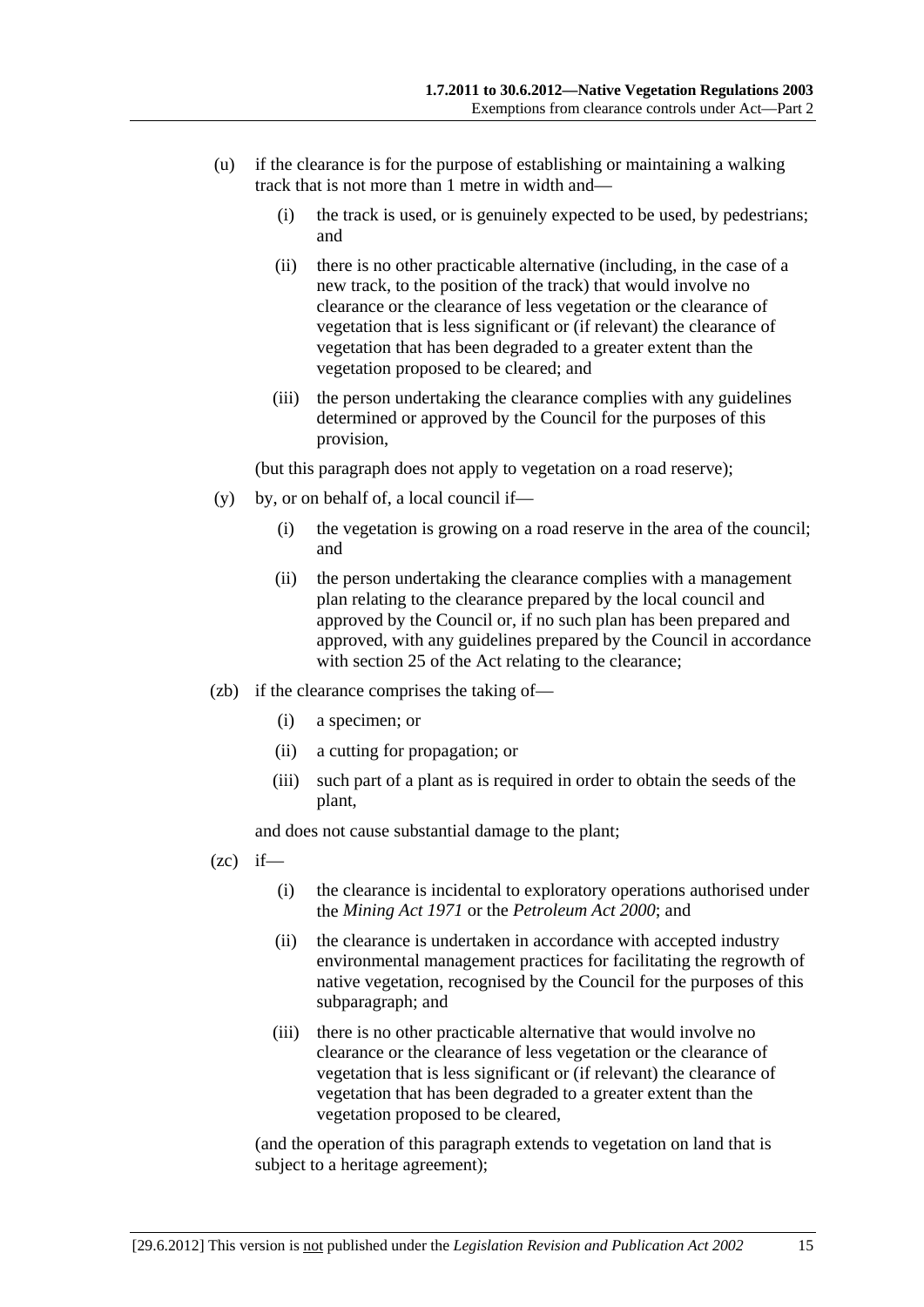$(zd)$  if—

- (i) the clearance is incidental to operations authorised under a Mining Act; and
- $(ii)$ 
	- (A) in the case of operations authorised under a Mining Act (other than the *Petroleum Act 2000*), the clearance is undertaken in accordance with a management plan under that Act and the Council has signified that, as a result of work undertaken in accordance with that plan, there will be a significant environmental benefit on the site of the operations or within the same region of the State, or the person undertaking the operations has, on application to the Council to proceed with clearing the vegetation in accordance with this provision, made a payment into the Fund of an amount considered by the Council to be sufficient to achieve a significant environmental benefit in the manner contemplated by section 21(6) of the Act; and
	- (B) in the case of operations authorised under the *Petroleum Act 2000*, the clearance is undertaken in accordance with a statement of environmental objectives under that Act and the Council has signified that, as a result of work undertaken in accordance with that statement, there will be a significant environmental benefit at the site of the operations or within the same region of the State, or the person undertaking the operations has, on application to the Council to proceed with clearing the vegetation in accordance with this provision, made a payment into the Fund of an amount considered by the Council to be sufficient to achieve a significant environmental benefit in the manner contemplated by section 21(6) of the Act,

(and the operation of this paragraph extends to vegetation on land that is subject to a heritage agreement);

(zda) if—

- (i) the clearance is incidental to operations authorised before 25 August 2003 under a Mining Act; and
- (ii) the clearance—
	- (A) is clearance that is envisaged or authorised by or under a program or approval under the relevant Act; or
	- (B) is clearance that would reasonably be expected to have been required under the authorisation under the relevant Act taking into account the circumstances that existed immediately before 25 August 2003;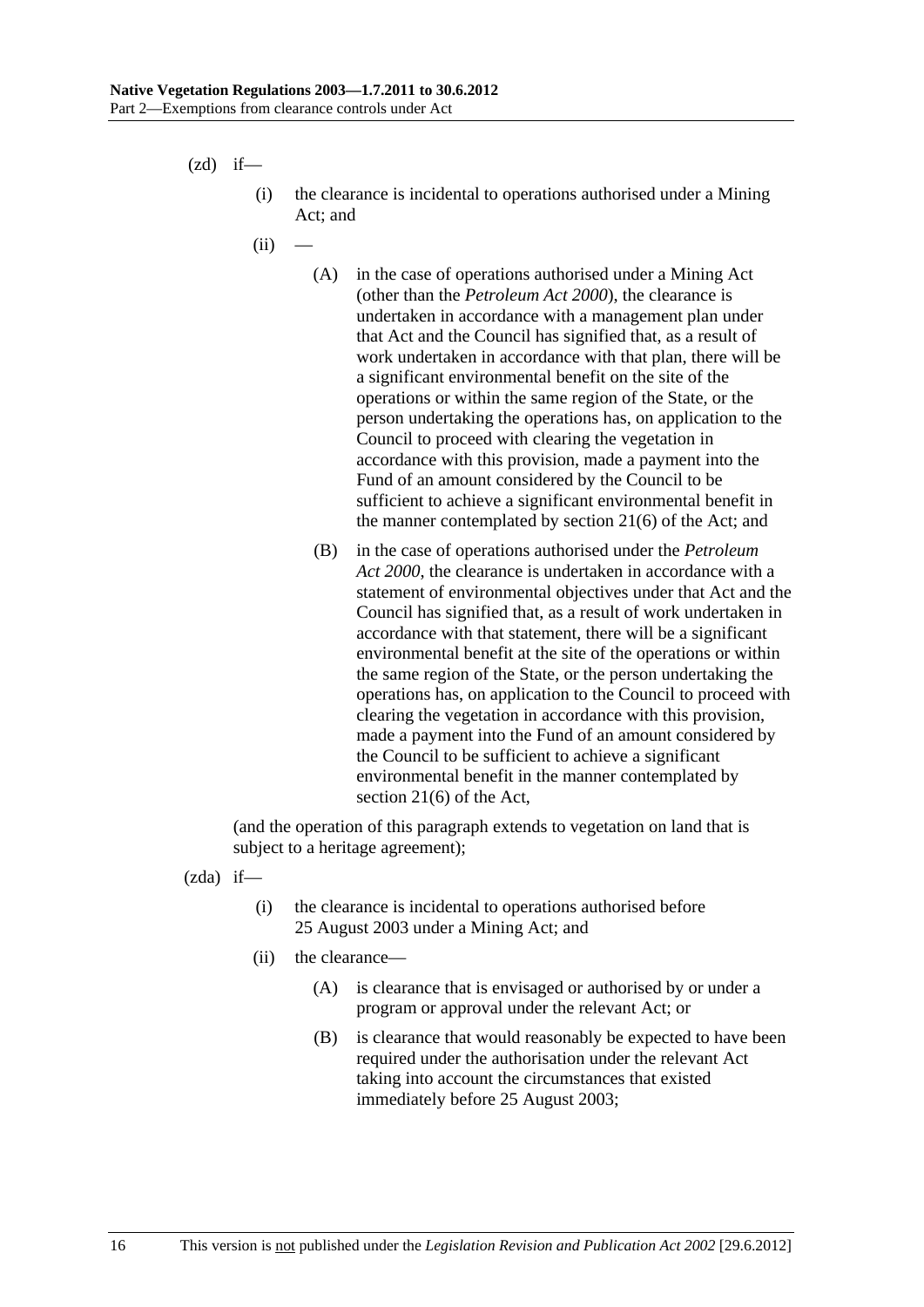- (ze) if the clearance is incidental to mining operations at a private mine at which mining operations have not been discontinued for a period exceeding 12 months at any time after 21 November 1984 (and the operation of this paragraph extends to vegetation on land that is subject to a heritage agreement);
- $(zf)$  if—
	- (i) the land on which the vegetation is situated has been used for cultivation, pasture or forestry within 5 years immediately before the proposed clearance occurs; and
	- (ii) the clearance is necessary to maintain the land so that it can continue to be used for cultivation, pasture or forestry to the extent to which it had been used for that purpose within the immediately preceding 5 years; and
	- (iii) the vegetation to be cleared consists only of plants or parts of plants that have grown or have regrown in the immediately preceding 5 years; and
	- (iv) either—
		- (A) the vegetation has a stem diameter at the lowest point on the stem above ground level of 150 millimetres or less; or
		- (B) the vegetation is of the genus *Xanthorrhoea*;
- $(zfa)$  if—
	- (i) the vegetation to be cleared consists of plants that have regrown over a period of time after previous clearance undertaken in accordance with the provisions of the Act or these regulations; and
	- (ii) the land on which the vegetation is situated has been consistently used for agricultural purposes as part of a commercial enterprise since the land was lawfully cleared; and
	- (iii) the clearance is undertaken in accordance with a management plan that has been approved by the Council;

 $(zfb)$  if—

- (i) the Council is satisfied (on the basis of information provided to the Council by the person seeking the benefit of this paragraph and such other information as the Council thinks fit)—
	- (A) that the vegetation to be cleared is situated on land that has been the subject of regional land degradation processes over a period of time and consists of plants that have grown on the land due to those processes; and
	- (B) that the land on which the vegetation is situated is being used, or has previously been used, for agricultural purposes but that use has been reduced or discontinued (as the case may be) due to the degradation; and
	- (C) that the clearance is being undertaken so as to enable the land to be used for agricultural purposes; and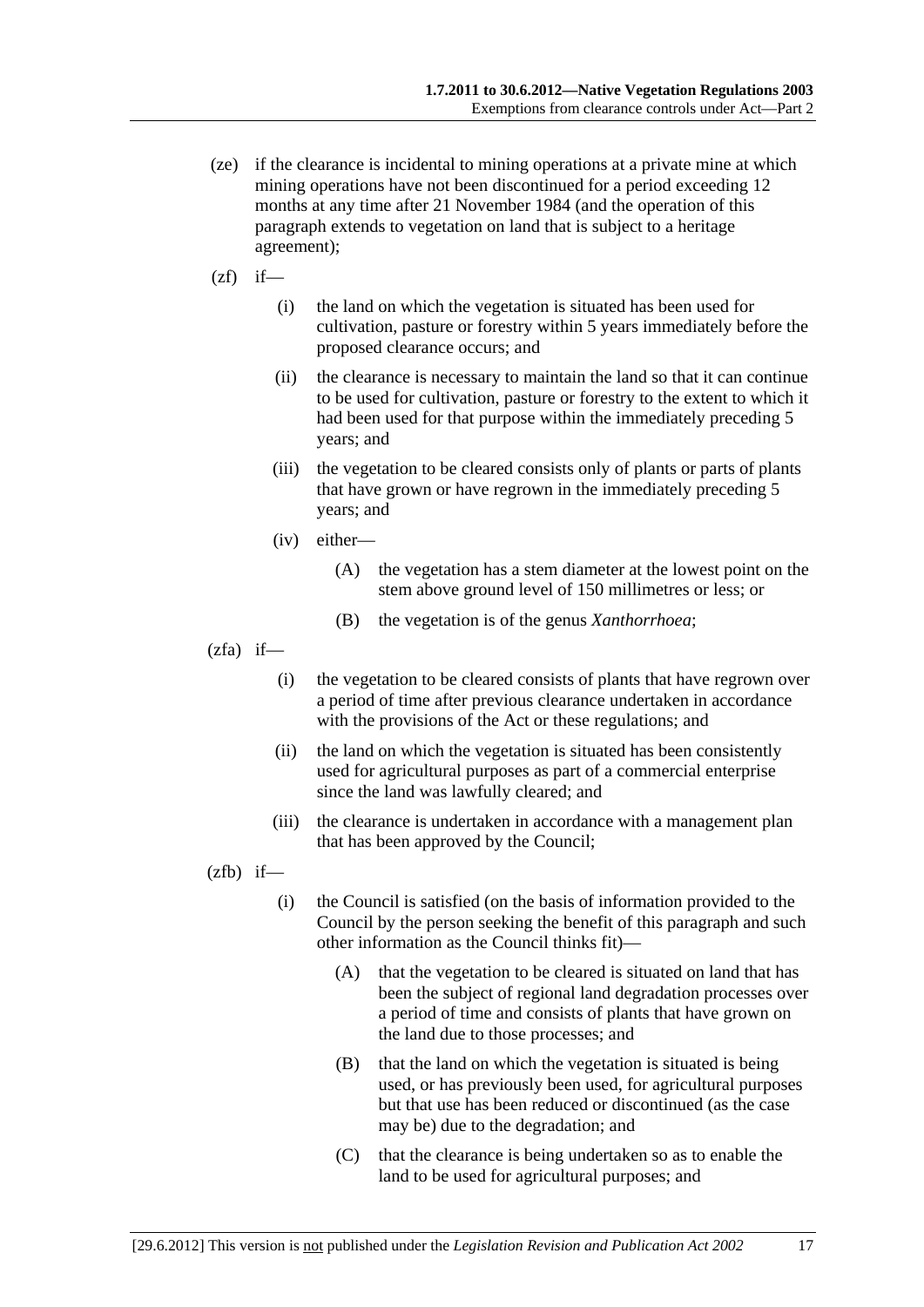- (ii) the clearance is undertaken in accordance with a management plan that has been approved by the Council;
- $(2g)$  if—
	- (i) the native vegetation to be cleared comprises plants that are used, or are to be used, for grazing by domestic animals; and
	- (ii) the purpose of the clearance is to maintain the value of the native vegetation for the purpose of pasture; and
	- (iii) the clearance is in accordance with practices used during the previous 10 years on the land on which the vegetation is growing for the purpose of maintaining pasture; and
	- (iv) the clearance is undertaken in accordance with a management plan that has been prepared by, or on behalf of, the owner of the land on which the vegetation is growing or by the soil conservation board for the soil conservation district in which the land is situated and has been approved by the Council;
- (zh) by grazing domestic stock on land in a manner and at a rate that will not cause permanent degradation of the native vegetation on the land but only if—
	- (i) the manner and rate of grazing is consistent with the manner in which, and the rate at which, the land has been grazed by domestic stock of the same species during the previous 10 years; or
	- $(ii)$
- (A) the owner of the land has prepared a management plan that applies to grazing of vegetation on the land by the relevant species of animal; and
- (B) the owner of the land has satisfied the Council that the management plan complies with guidelines that have been prepared by the Council in accordance with section 25 of the Act; and
- (C) the Council has given its approval to the management plan and, where the land on which the vegetation is growing is pastoral land, the Pastoral Board has also given its approval to the management plan; and
- (D) the grazing occurs in accordance with the management plan;
- (zi) if the purposes of the clearance is to preserve or enhance ecological processes and—
	- $(i)$ 
		- (A) the owner of the land has prepared a management plan that provides for monitoring the effects of the clearance; and
		- (B) the owner of the land has satisfied the Council that the management plan complies with guidelines that have been prepared by the Council in accordance with section 25 of the Act; and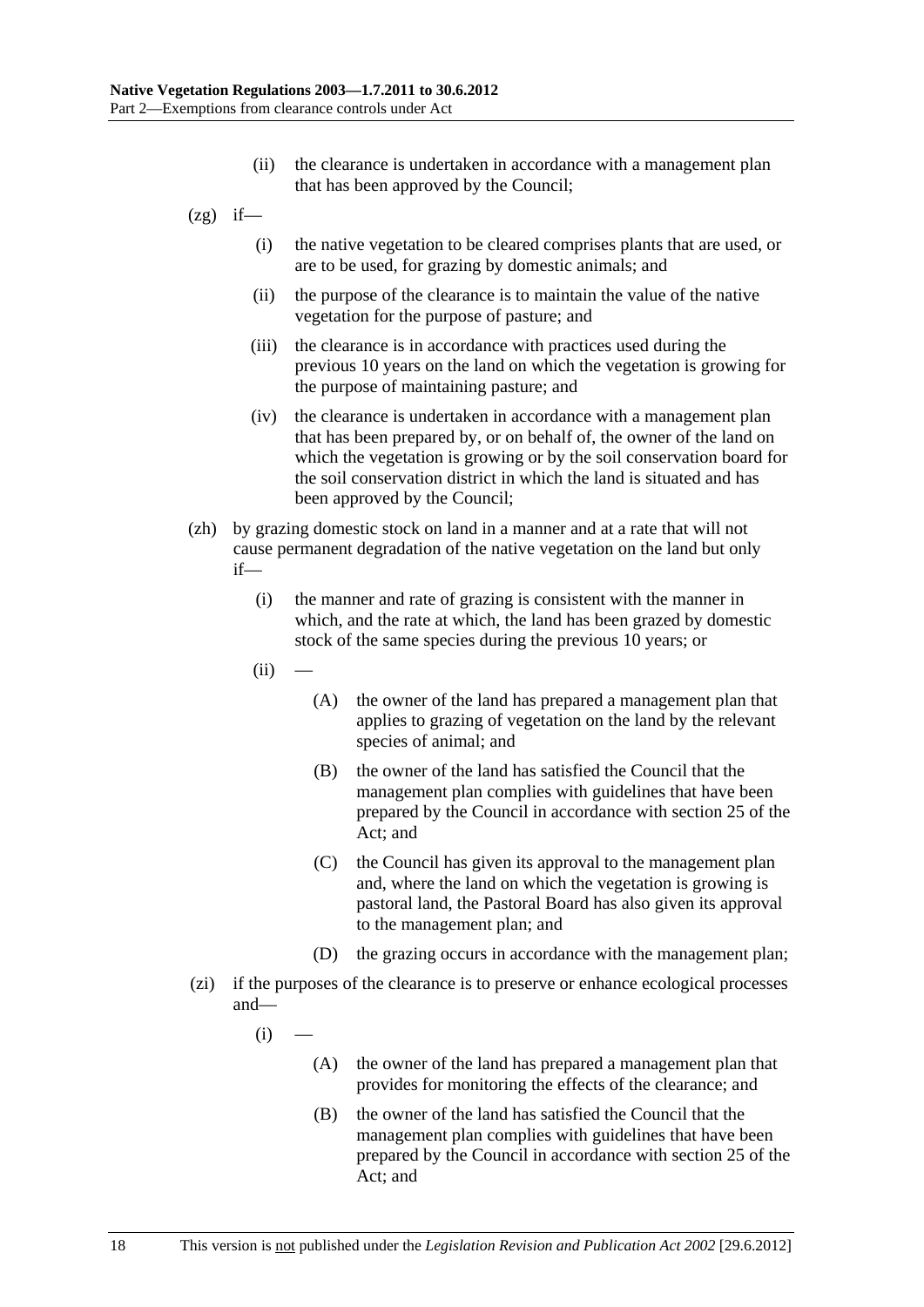- (C) the Council has given its approval to the management plan; and
- (D) the clearance is undertaken in accordance with the management plan; or
- (ii) the clearance is undertaken in accordance with guidelines that apply to the clearance that have been prepared by the Council in accordance with section 25 of the Act,

(and the operation of this paragraph extends to vegetation on land that is subject to a heritage agreement);

- (zj) if the vegetation is causing land management problems because it is detrimentally affecting other native vegetation, or is growing on land previously cleared of native vegetation, and—
	- $(i)$
- (A) the owner of the land has prepared a management plan relating to the proposed clearance; and
- (B) the owner of the land has satisfied the Council that the management plan complies with guidelines that have been prepared by the Council in accordance with section 25 of the Act; and
- (C) the Council has given its approval to the management plan; and
- (D) the clearance is undertaken in accordance with the management plan; or
- (ii) the clearance is undertaken in accordance with guidelines that have been prepared by the Council in accordance with section 25 of the Act;
- $(zk)$  if—
	- (i) it is not reasonably practicable to comply with an obligation under the *Natural Resources Management Act 2004* to destroy or control animals or plants without at the same time destroying, damaging or otherwise clearing native vegetation; and
	- (ii) the person undertaking the clearance complies with guidelines relating to the clearance prepared by the Council in accordance with section 25 of the Act,

(and the operation of this paragraph extends to vegetation on land that is subject to a heritage agreement but does not apply to vegetation on a road reserve);

- $(zl)$  if—
	- (i) the land on which the vegetation is situated is in the County of Cardwell or within the hundreds of Stirling, Willalooka, Duffield, Landseer, Peacock, Marcollat, Minecrow, Woolumbool, Townsend, Lochaber, Murrabinna, Spence or Joyce; and
	- (ii) the clearance is to provide cleared land—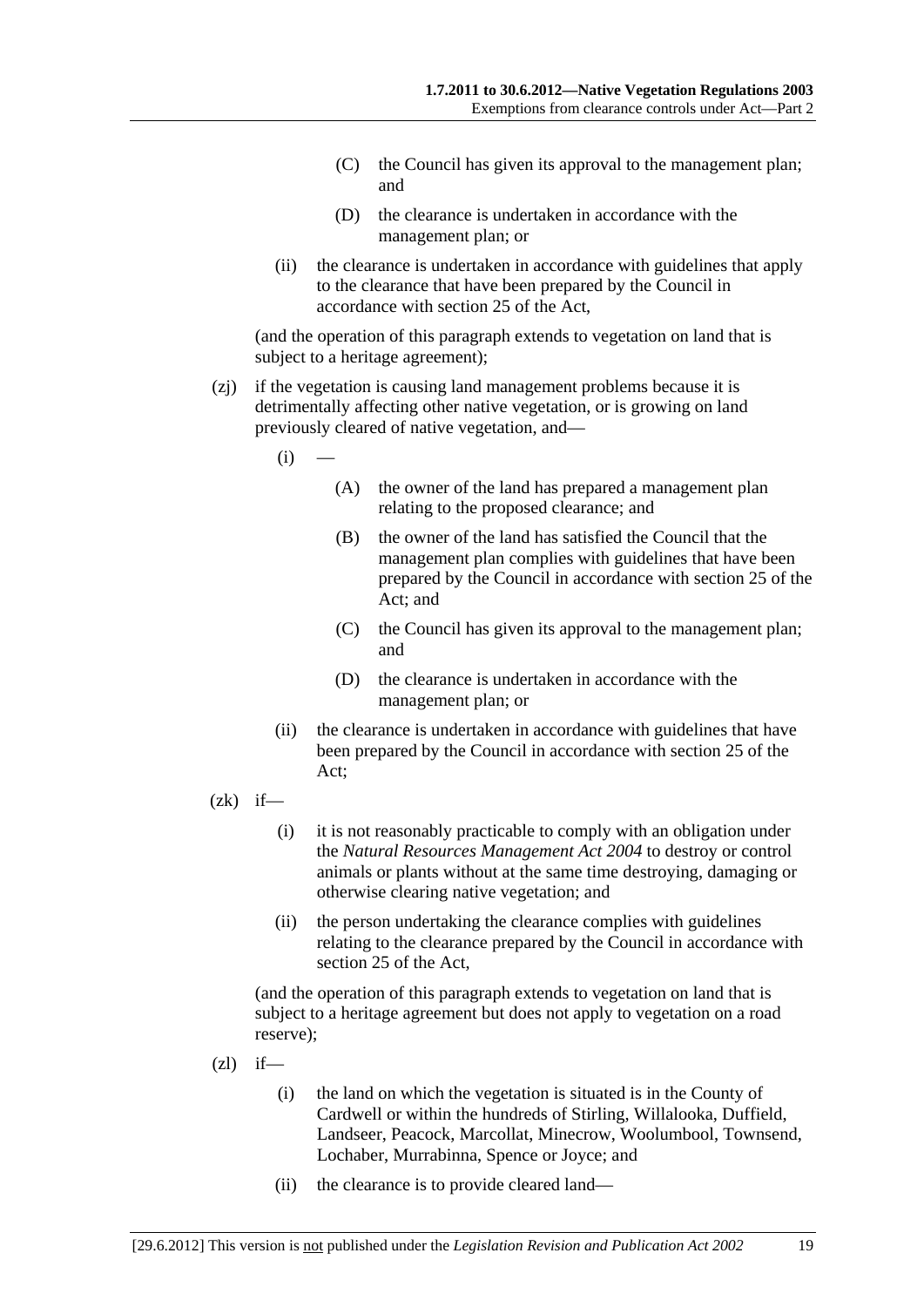- (A) for the purposes of the construction or maintenance of water management works within the meaning of the *South Eastern Water Conservation and Drainage Act 1992* by, or on behalf of, the South Eastern Water Conservation and Drainage Board pursuant to section 34 of that Act; or
- (B) for the purposes of the implementation of the Project under the *Upper South East Dryland Salinity and Flood Management Act 2002* by, or on behalf of, the relevant Minister under that Act; and
- (iii) the Board, the relevant Minister or a person acting on behalf of the Board or that Minister has prepared a management plan in relation to the clearance of the vegetation and the Native Vegetation Council has given its approval to the plan; and
- (iv) the clearance is undertaken in accordance with the management plan;

 $(zm)$  if—

- (i) the land on which the vegetation is situated is in the County of Flinders or Robinson; and
- (ii) the clearance is necessary to preserve or augment an underground water supply of a city or town; and
- (iii) the clearance has been requested by the local council; and
- (iv) the owner of the land or the person who has the care, control and management of the land has prepared a management plan in relation to the clearance of the vegetation and the Native Vegetation Council has given its approval to the plan; and
- (v) the clearance is undertaken in accordance with the management plan.
- (1a) For the purposes of subregulation (1)(d), **infrastructure** includes, unless the contrary intention appears—
	- (a) flood mitigation works;
	- (b) an airstrip;
	- (c) a shipping channel.
- (1b) For the purposes of subregulation (1)(da), the Council must ensure that guidelines are prepared in accordance with the procedures that apply to guidelines under section 25 of the Act.
- (2) A notice authorising a person for the purposes of subregulation (1)(lb) may be of general application or vary in its application according to prescribed factors.
- (3) The Minister may, by subsequent notice in the Gazette, vary or revoke a notice under subregulation (1)(lb).
- (7) The Council may, by notice in the Gazette, declare that subparagraph (ii) of paragraph (v) of subregulation (1) applies in relation to an area of a mallee scrub community identified in the notice and may, by subsequent notice in the Gazette, vary or revoke such a declaration.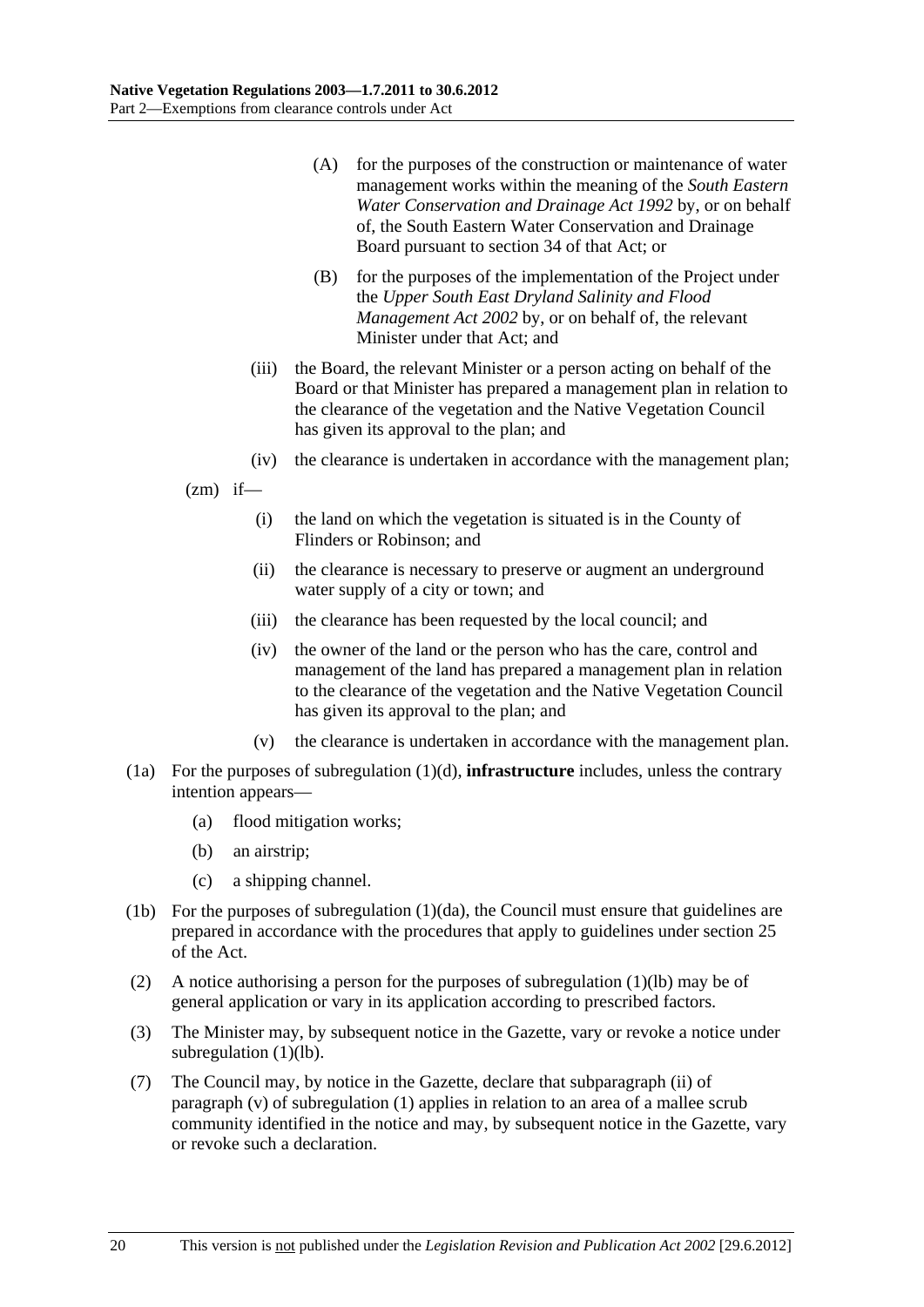- (7a) To avoid doubt, subregulation (1)(zc), (zd) and (zda) does not apply in relation to mining operations at a private mine.
- (8) A management plan under subregulation  $(1)(zfa)$  must make express provision for a review of the operation of the management plan to be conducted from time to time.
- (9) The Council must, in considering whether the requirements of subregulation  $(1)(zfb)(i)$  have been satisfied in a particular case, seek and consider the advice of the regional NRM board for the NRM region where the relevant land is situated.
- (10) The Council may, in determining whether there is a practicable alternative to a particular course of action under consideration under this regulation, take into account the cost of any alternative.
- (11) For the purposes of this regulation (and without limiting any other provision), the Council may—
	- (a) require a person seeking the benefit of this regulation for a particular purpose to provide to the Council such information as the Council may reasonably require to determine the matter;
	- (b) direct that any information to be provided to the Council be in a form determined by the Council (after consulting with any relevant person as the Council thinks fit);
	- (c) direct that a person comply with any other requirement determined by the Council (including a requirement as to the form or content of any plan or other document).
- (12) In this regulation—

*Building Code* has the same meaning as in the *Development Act 1993*;

*prescribed building* means—

- (a) a building within the meaning of the *Development Act 1993* (other than a Class 7A or 10B building under the *Building Code*) that is permanently fixed to land; and
- (b) a building of a kind contemplated by paragraph (a) that is in the course of construction if the foundations, a concrete slab or other footings have been completed; and
- (c) any other building or structure of a class declared by the Minister by notice in the Gazette to be included in the ambit of this definition,

but does not include any building or structure of a class declared by the Minister by notice in the Gazette to be excluded from the ambit of this definition;

#### *prescribed structure* means—

- (a) a structure that is permanently fixed to land and used for, or in relation to, 1 or more of the following purposes:
	- (i) primary production;
	- (ii) the housing or feeding of animals;
	- (iii) the storage of fodder;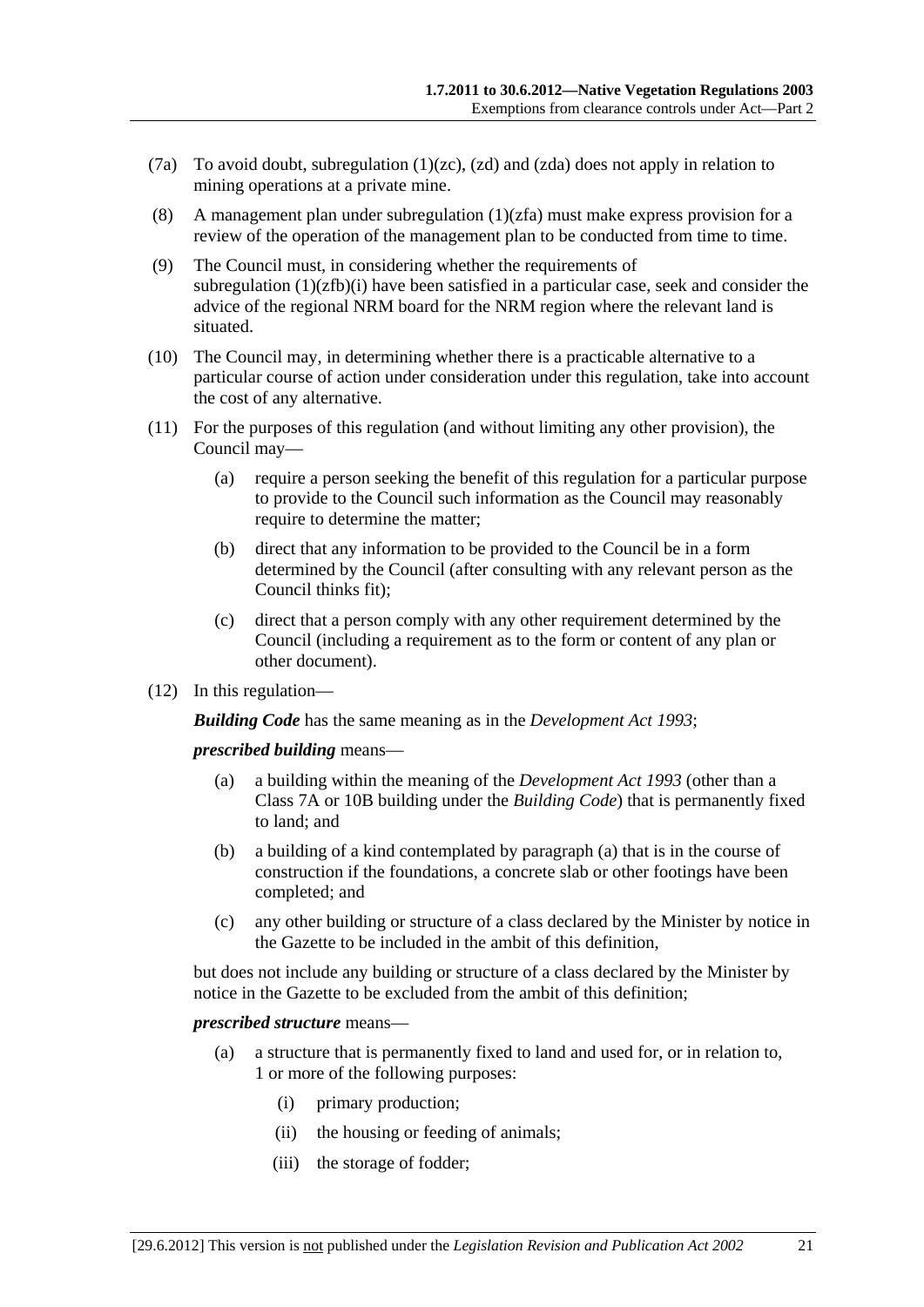- <span id="page-21-0"></span>(iv) the storage of vehicles or vessels;
- (v) any other purpose declared by the Minister by notice in the Gazette to be included within the ambit of this paragraph; and
- (b) any other structure of a class declared by the Minister by notice in the Gazette to be included within the ambit of this definition,

but does not include—

- (c) a prescribed building; and
- (d) any structure of a class declared by the Minister by notice in the Gazette to be excluded from the ambit of this definition.
- (13) The Minister may, by subsequent notice in the Gazette, vary or revoke a notice under subregulation (12).

#### **5A—Exemptions—fire prevention and control**

- (1) Pursuant to section 27(1)(b) of the Act and subject to these regulations, native vegetation may be cleared in the following circumstances (being circumstances in which the clearance is for a purpose related to fire prevention or control):
	- $(a)$  if—
		- (i) the vegetation is growing or situated—
			- (A) more than 20 metres from a prescribed building; or
			- (B) more than 5 metres from a prescribed structure; and
		- (ii) the clearance is undertaken in accordance with the written approval of the Chief Officer of SACFS;
	- $(b)$  if—
		- (i) the purpose of the clearance is to reduce combustible material on land; and
		- (ii) the clearance—
			- (A) is required or authorised by, and undertaken in accordance with, a bushfire prevention plan; or
			- (B) is undertaken in accordance with the written approval of the Chief Officer of SACFS; or
			- (C) in the case of a clearance in a reserve constituted under the *National Parks and Wildlife Act 1972* or in a wilderness protection zone or area constituted under the *Wilderness Protection Act 1992*—the clearance is undertaken in accordance with a standard operating procedure determined or approved by the Council for the purposes of this subsubparagraph; or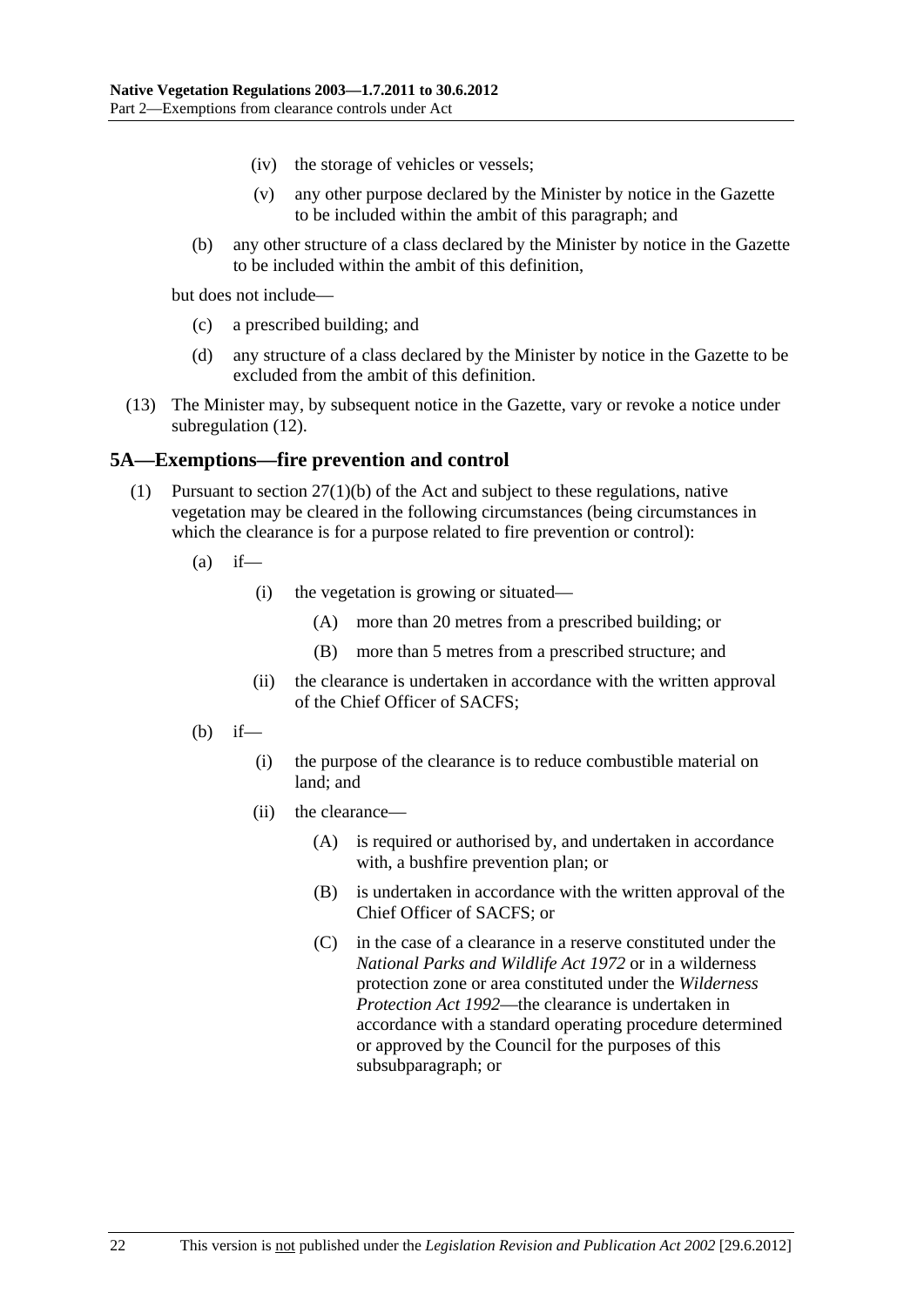- (D) in the case of a clearance on any other land of a class declared by the Minister by notice in the Gazette to be a class of land to which this subsubparagraph applies—the clearance is undertaken in accordance with a standard operating procedure determined or approved by the Council for the purposes of this subsubparagraph;
- (c) if the clearance is undertaken by, or in accordance with a direction or determination of—
	- (i) an officer of SAMFS exercising a power conferred under section 42 of the *Fire and Emergency Services Act 2005*; or
	- (ii) an officer of SACFS exercising a power conferred under section 82 or 97 of the *Fire and Emergency Services Act 2005*; or
	- (iii) a responsible authority (within the meaning of section 83 of the *Fire and Emergency Services Act 2005*) exercising a power under that section; or
	- (iv) an officer of SASES exercising a power conferred under section 118 of the *Fire and Emergency Services Act 2005*;
- $(d)$  if—
	- (i) the clearance is for the purpose of establishing or maintaining a fire access track; and
	- (ii) is undertaken in accordance with the written approval of the Chief Officer of SACFS;
- (e) if—
	- (i) the clearance is for a fuel break that is—
		- (A) along an existing fence-line; or
		- (B) on the boundary between land owned by different persons, where part or all of the proposed fuel break is in an area of a mallee scrub community that is the subject of a declaration by the Council under subregulation (7) that is in force; or
		- (C) on a property situated in the area of a rural council and that is used principally for primary production; or
		- (D) required or authorised by a bushfire prevention plan; and
	- (ii) the clearance complies with the following provisions:
		- (A) in the case of fuel break along an existing fence-line—the total width of the fuel break must not exceed 5 metres;
		- (B) in the case of fuel break on the boundary between land owned by different persons in an area of a mallee scrub community (being an area that is the subject of a declaration under subregulation (7))—the total width of the fuel break must not exceed 7.5 metres:
		- (C) in the case of a fuel break on a property situated in the area of a rural council used principally for primary production—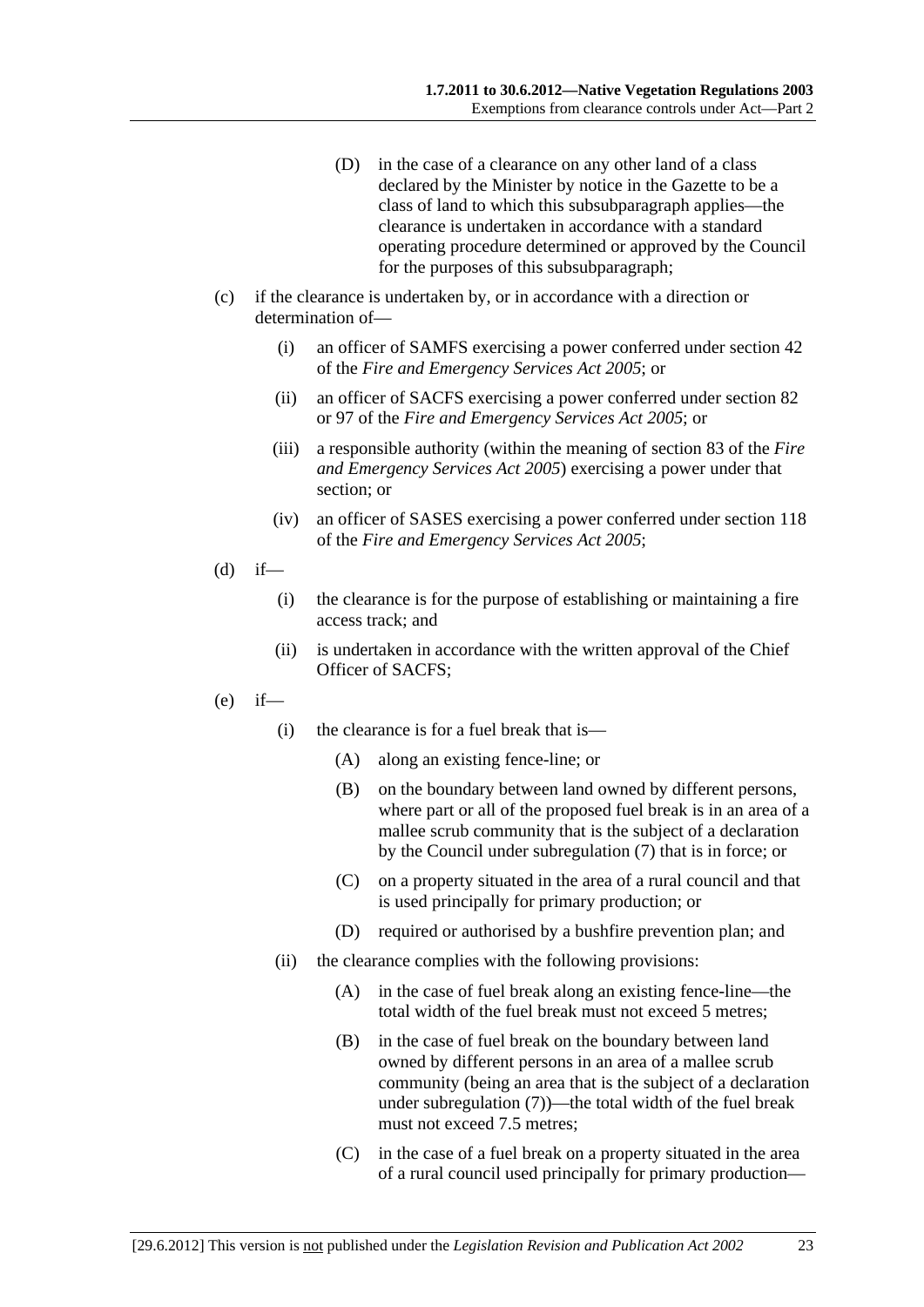- the total width of the fuel break must not exceed 20 metres; and
- the clearance must be required by or authorised under a bushfire prevention plan, or undertaken in accordance with the written approval of the Chief Officer of SACFS;
- (D) in any case—the clearance is undertaken in accordance with a bushfire prevention plan applying to the area in which the vegetation is growing or situated;
- (f) if the clearance is otherwise required or authorised by, and is carried out in accordance with, a bushfire prevention plan applying to the area in which the vegetation is growing or situated.
- (2) However, subregulation (1)(e) does not authorise the clearance of native vegetation for a fuel break if any point of the proposed fuel break would be within 200 metres of any land—
	- (a) that is sufficiently clear of vegetation so as to constitute a fuel break (other than a fuel break that runs approximately at right-angles to the proposed fuel break); and
	- (b) that provides comparable protection to the proposed fire break.

**Note—** 

This subregulation does not prevent a person from applying to the Council for consent to clear such a fire break.

- (3) For the purposes of subregulation (2)(a), in determining whether a proposed fuel break is within 200 metres from any land that is sufficiently clear of vegetation so as to constitute a fuel break, the following matters are not to be taken into account:
	- (a) whether or not the land is a fuel break cleared under this regulation or a previous provision of these regulations;
	- (b) whether or not the land is owned by the same person or different persons.
- (4) In granting an approval for the purposes of this regulation, the Chief Officer of SACFS—
	- (a) may only grant the approval if he or she is satisfied that the clearance is reasonably required or appropriate for the purpose of fire prevention or control; and
	- (b) must have regard to any relevant bushfire prevention plan; and
	- (c) must have regard to any guidelines specified by the Minister for the purposes of this subregulation.
- (5) The operation of this regulation extends to vegetation on land that is subject to a heritage agreement.
- (6) Nothing in this regulation authorises the clearance of native vegetation if such clearance would be contrary to any other Act or law.
- (7) The Council may, by notice in the Gazette, declare that subregulation  $(1)(e)(i)(B)$ applies in relation to an area of a mallee scrub community identified in the notice and may, by subsequent notice in the Gazette, vary or revoke such a declaration.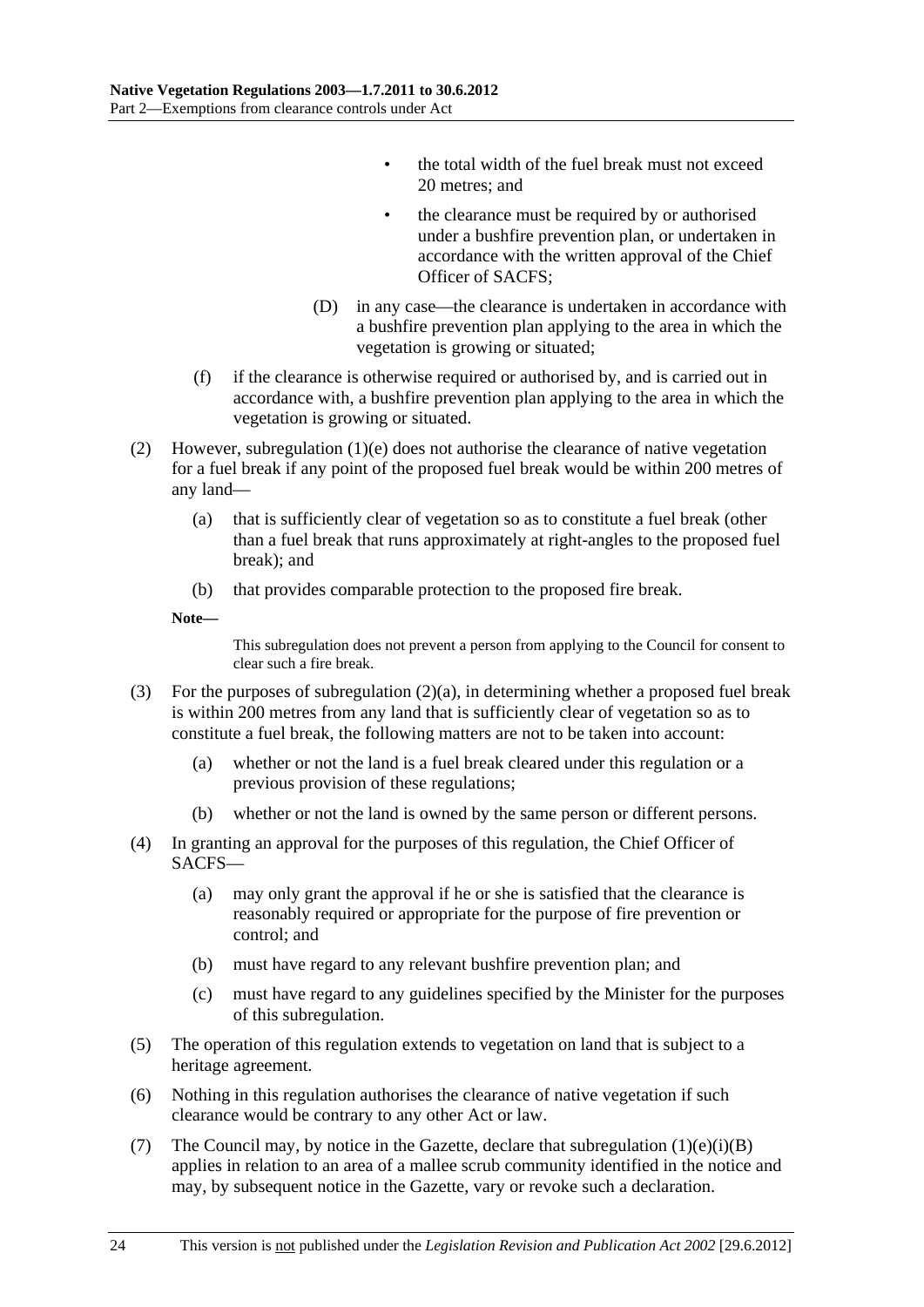<span id="page-24-0"></span>(8) In this regulation—

*bushfire prevention plan* means a plan for bushfire prevention prepared by a district bushfire prevention committee under the *Fire and Emergency Services Act 2005*, as in force from time to time;

*fire access track* means a track (not exceeding 15 metres in width) constructed for use by vehicles undertaking firefighting activities;

*firefighting* has the same meaning as in the *Fire and Emergency Services Act 2005*;

*prescribed building* has the same meaning as in regulation 5;

*prescribed structure* has the same meaning as in regulation 5;

*rural council* has the same meaning as in the *Fire and Emergency Services Act 2005*.

#### **6—Restrictions on clearance of native vegetation**

- (1) Native vegetation may not be cleared pursuant to regulation  $5(1)(k)$ 
	- (a) if the vegetation—
		- (i) consists of a tree that has a trunk circumference (measured at a point 300 millimetres above the base of the tree) of 2 metres or more; and
		- (ii) is situated within the 1956 flood plain of the River Murray, other than where the vegetation is within the area of a city or township; or
	- (b) in any circumstances declared by the Minister, by notice in the Gazette, to be included in the ambit of this subregulation.
- (1a) The Minister may, by subsequent notice in the Gazette, vary or revoke a notice under subregulation  $(1)(b)$ .
- (2) Native vegetation may not be cleared pursuant to regulation  $5(1)(a)$ ,  $(ab)$ ,  $(b)$ ,  $(i)$ ,  $(q)$ ,  $(r)$ ,  $(s)$ ,  $(t)$  or  $(u)$  if—
	- (a) the clearance would be contrary to the requirements of a condition attached to a consent to clearance granted by the Council under the Act or by the Native Vegetation Authority under the repealed Act or of an order of a court under the Act or the repealed Act; or
	- (b) the vegetation was sown or planted in compliance with a condition attached to a consent to clearance granted by the Council under the Act or by the Native Vegetation Authority under the repealed Act or in compliance with an order of a court under the Act or the repealed Act.
- (2a) Native vegetation may not be cleared pursuant to regulation  $5(1)(t)$  or (u) if the vegetation is situated within the River Murray Floodplain Area.
- (3) In this regulation—

*township* has the same meaning as in the *Local Government Act 1999*.

## **Part 3—Application for consent**

#### **8—Application for consent**

 (1) For the purposes of section 28(3)(b)(iia) of the Act, the prescribed number of copies is 1.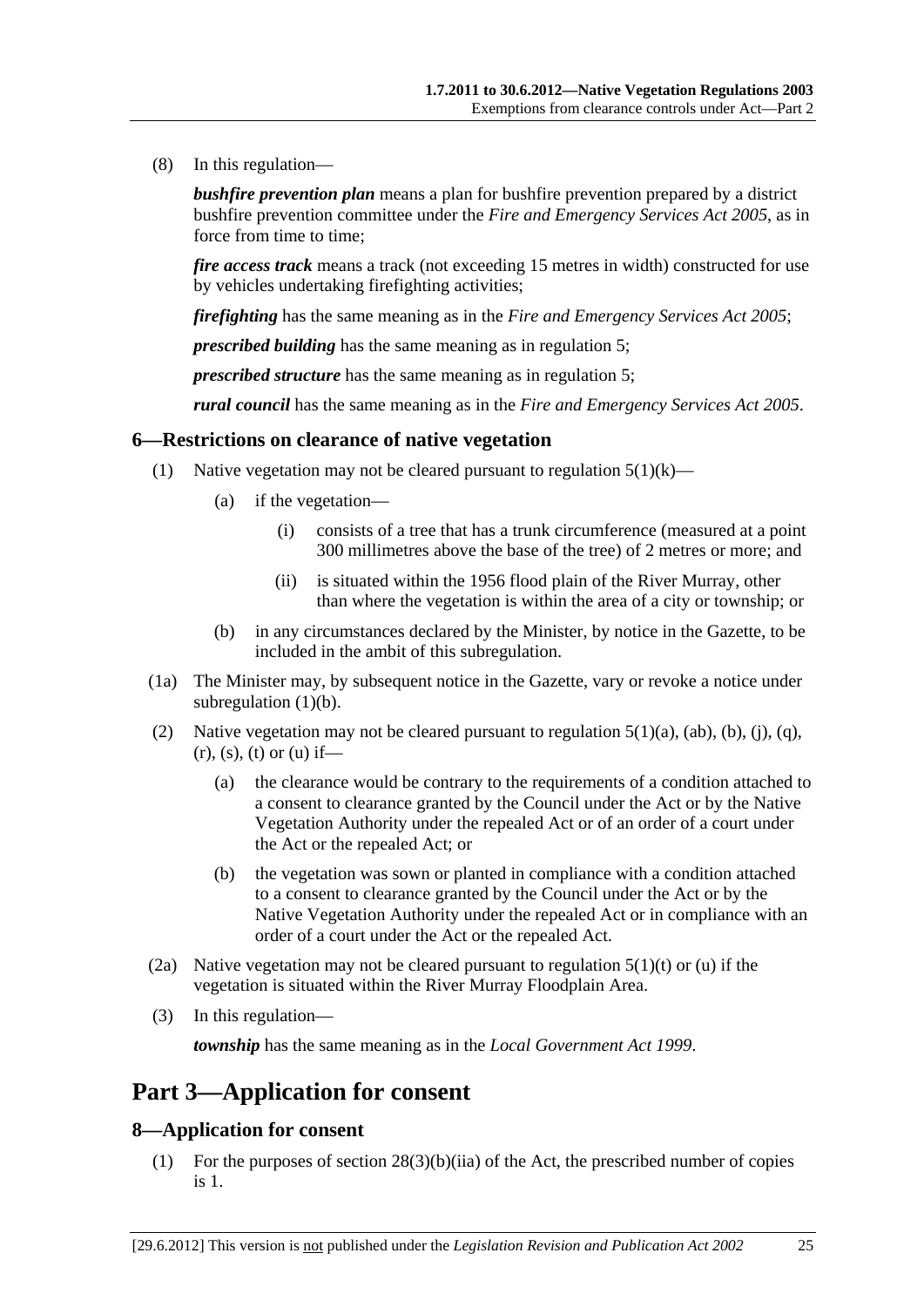- <span id="page-25-0"></span>(2) For the purposes of section  $28(3)(b)(iii)$  of the Act, the prescribed fee is \$513 plus the fee referred to in subregulation (3).
- (3) The fee payable by an applicant for consent to clear native vegetation for the preparation of the report referred to in section 28(3)(b)(iia) of the Act is the Minister's estimate of the reasonable cost of preparing a report of that kind determined after consultation with the Council.
- (4) The Council may remit payment of, or refund, the whole, or part, of a fee payable or paid in relation to an application (including a fee for a report under section  $28(3)(b)(ii)$  of the Act).
- (5) For the purposes of section 28(5) of the Act, any agency, instrumentality, person or body approved by the Council as an entity that may prepare a report of the relevant kind is specified.

## **Part 4—Miscellaneous**

#### **10—Interest**

- (1) Interest accrues from the end of the period referred to in section 31D(4)(a) or 31E(6)(a) of the Act at the prime bank rate for the relevant financial year.
- (2) Interest accrues on unpaid interest at 6 monthly intervals from the end of the period referred to in subregulation (1).
- (3) In this regulation—

*prime bank rate* for a particular financial year means the corporate loan reference rate applied by the Commonwealth Bank of Australia for corporate lending on the first trading day of the Bank in that financial year.

#### **11—Prescribed form (section 33C(8) of Act)**

For the purposes of section 33C(8) of the Act, the form set out in Schedule 2 is prescribed.

#### **12—Service of notices**

Notice may be served under the Act on a land owner—

- (a) personally; or
- (b) by posting it to the land owner at the address of the land owner last known to the person or body serving the notice.

#### **13—The Fund**

- (1) Money standing to the credit of the Fund on account of a payment into the Fund under Part 2 of these regulations must, as far as practicable, be used—
	- (a) to establish or regenerate native vegetation on land that is within the same region of the State as the land that is to be cleared by virtue of the exemption under that Part and that has been selected by the Council for that purpose after having regard to the Regional Biodiversity Plan or Plans (if any) approved by the Minister that apply within that region; and
	- (b) to preserve and maintain that vegetation once established or reinstated.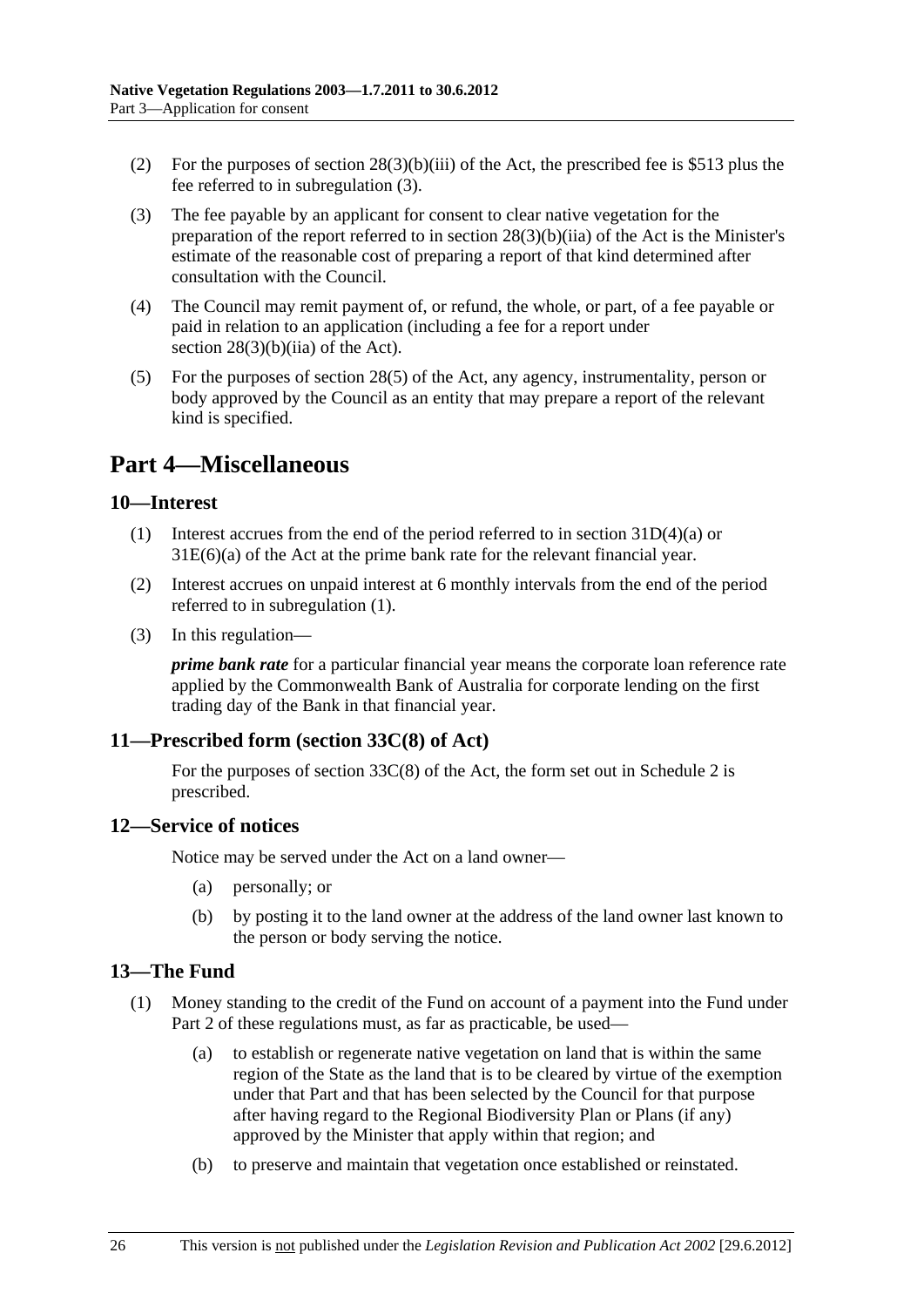(2) Other money standing to the credit of the Fund may be used or made available for any costs associated with research, promotional activities, investigations or other activities that, in the opinion of the Minister, will further the objects of the Act.

## **Schedule 1—Specified species of vegetation for the purposes of regulation 5(1)**

River red gum *Eucalyptus camaldulensis*

## **Schedule 2—Notice under section 33C(8) of Act**

Native Vegetation Act 1991

#### Notice of information relating to a warrant

- Section 33C of the Native Vegetation Act 1991 provides for the issuing and execution of NOTE: a warrant in various cases. A warrant has been issued under the Act and the following information is provided in relation to this matter:
- The name of authorised officer executing the warrant is: 1.

#### This person is an authorised officer under the Native Vegetation Act 1991.

- $\overline{2}$ . This warrant was issued by the following magistrate:
- 3. This warrant was issued on
	- $a.m./p.m.$  $a$ t
- The warrant authorises the following course of action:  $\overline{4}$ .

A warrant expires at the expiration of 1 month from the date of its issue.

A person may be guilty of an offence if he or she fails to comply with a requirement under the Act or hinders an authorised officer in the lawful exercise of a power under the Act. The maximum penalty for an offence is \$5 000. (A person is not required to answer any question if to do so might incriminate the person or make the person liable to a criminal penalty.)

(Authorised officer executing warrant)

(Date)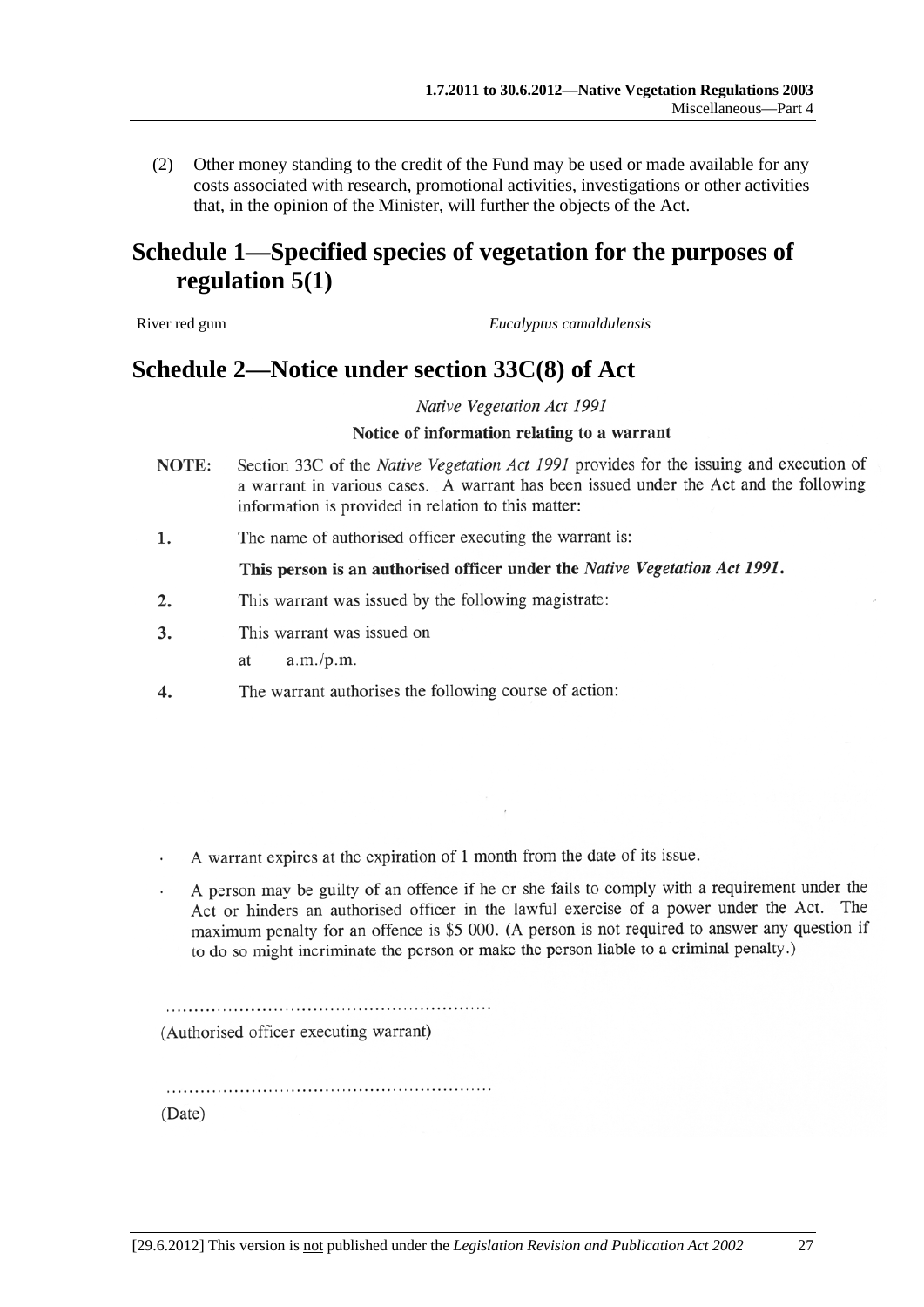# **Legislative history**

### **Notes**

- Variations of this version that are uncommenced are not incorporated into the text.
- Please note—References in the legislation to other legislation or instruments or to titles of bodies or offices are not automatically updated as part of the program for the revision and publication of legislation and therefore may be obsolete.
- Earlier versions of these regulations (historical versions) are listed at the end of the legislative history.
- For further information relating to the Act and subordinate legislation made under the Act see the Index of South Australian Statutes or www.legislation.sa.gov.au.

## **Legislation revoked by principal regulations**

The *Native Vegetation Regulations 2003* revoked the following:

*Native Vegetation Regulations 1991*

## **Principal regulations and variations**

New entries appear in bold.

| Year     | N <sub>0</sub> | Reference                | Commencement              |
|----------|----------------|--------------------------|---------------------------|
| 2003     | 173            | Gazette 21.8.2003 p3282  | $25.8.2003$ : r 2         |
| 2003     | 227            | Gazette 13.11.2003 p4055 | 13.11.2003: r 2           |
| 2003     | 234            | Gazette 20.11.2003 p4239 | 24.11.2003: r 2           |
| 2005     | 60             | Gazette 26.5.2005 p1416  | $1.7.2005:$ r 2           |
| 2005 154 |                | Gazette 30.6.2005 p2239  | Pt 6 (r 11)-1.7.2005: r 2 |
| 2006     | 25             | Gazette 9.2.2006 p523    | $9.2.2006$ : r 2          |
| 2006     | 86             | Gazette 15.6.2006 p1717  | $1.7.2006$ : r 2          |
| 2007     | 26             | Gazette 29.3.2007 p949   | 29.3.2007: r2             |
| 2007     | 163            | Gazette 7.6.2007 p2572   | $1.7.2007$ : r 2          |
| 2008     | 124            | Gazette 5.6.2008 p2113   | $1.7.2008$ : r 2          |
| 2008     | 279            | Gazette 30.10.2008 p5009 | $30.10.2008$ : r 2        |
| 2009     | 130            | Gazette 4.6.2009 p2591   | 1.7.2009: r2              |
| 2009     | 234            | Gazette 10.9.2009 p4412  | 10.9.2009: r2             |
| 2010     | 79             | Gazette 10.6.2010 p2754  | $1.7.2010$ : r 2          |
| 2011     | 71             | Gazette 9.6.2011 p2092   | $1.7.2011:$ r 2           |
| 2012     | 76             | Gazette 31.5.2012 p2324  | $1.7.2012$ : r 2          |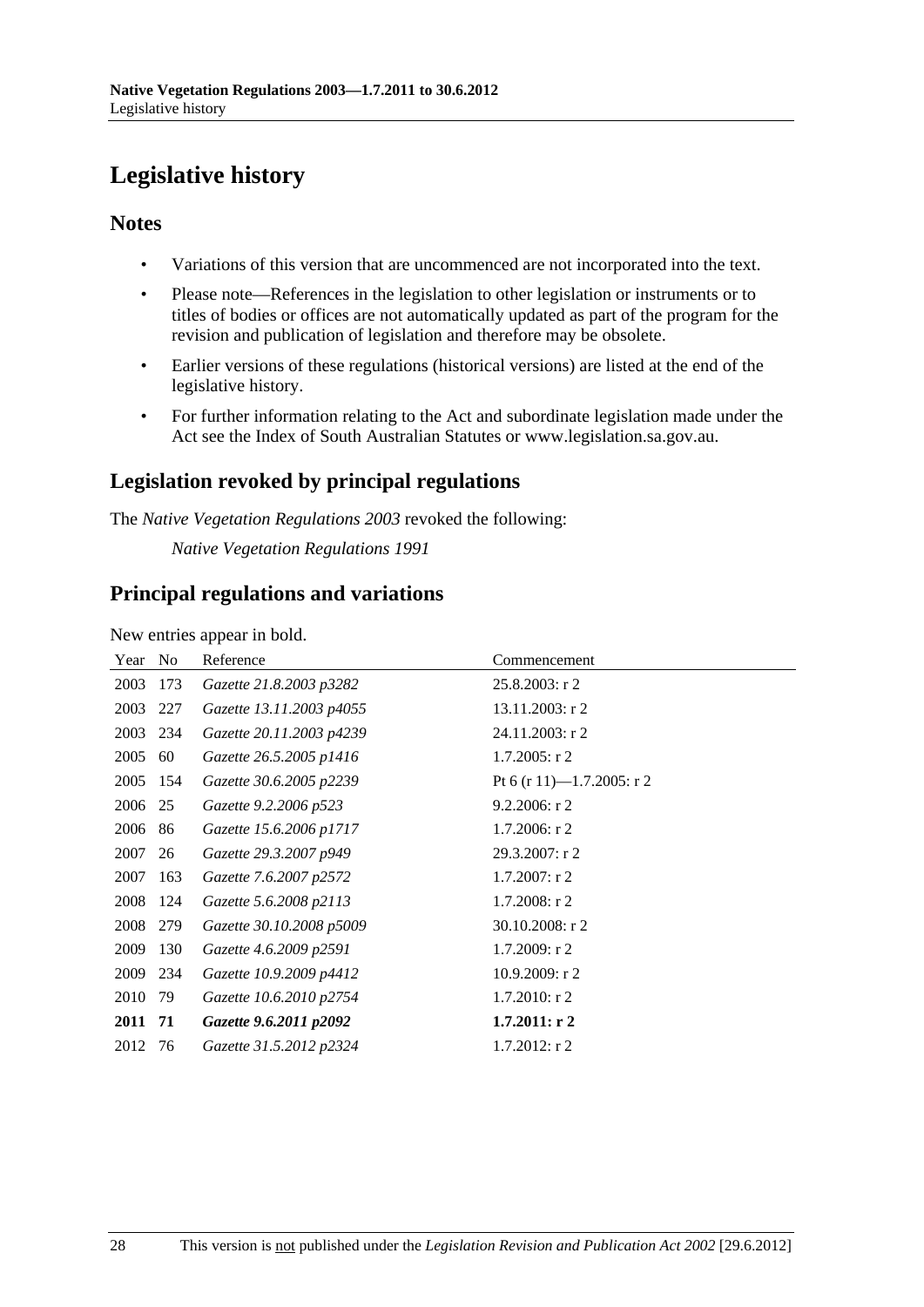## **Provisions varied**

New entries appear in bold.

Entries that relate to provisions that have been deleted appear in italics.

| Provision                              | How varied                                                                | Commencement |
|----------------------------------------|---------------------------------------------------------------------------|--------------|
| Pt 1                                   |                                                                           |              |
| r <sub>2</sub>                         | omitted under the Legislation Revision and<br><b>Publication Act 2002</b> | 24.11.2003   |
| r 3                                    |                                                                           |              |
| C.F.S.                                 | deleted by $25/2006$ r $4(1)$                                             | 9.2.2006     |
| country                                | varied by 25/2006 r 4(2)                                                  | 9.2.2006     |
| Mining Act                             | inserted by 279/2008 r 4                                                  | 30.10.2008   |
| <b>River Murray</b><br>Floodplain Area | inserted by 234/2003 r 4                                                  | 24.11.2003   |
| <b>SACFS</b>                           | inserted by $25/2006$ r 4(3)                                              | 9.2.2006     |
| r 3A                                   | inserted by 234/2009 r 4                                                  | 10.9.2009    |
| Pt 2                                   |                                                                           |              |
| r <sub>5</sub>                         |                                                                           |              |
| r 5(1)                                 | varied by 227/2003 r 4                                                    | 13.11.2003   |
|                                        | varied by 154/2005 r 11(1) and (2)                                        | 1.7.2005     |
|                                        | varied by 25/2006 r 5(1)–(23)                                             | 9.2.2006     |
|                                        | varied by 26/2007 r 4                                                     | 29.3.2007    |
|                                        | varied by $279/2008$ r $5(1)$ —(4)                                        | 30.10.2008   |
|                                        | (ka) deleted by 234/2009 r 5(1)                                           | 10.9.2009    |
|                                        | varied by $234/2009$ r $5(1)$ , $(2)$ , $(6)$                             | 10.9.2009    |
|                                        | $(m)$ , (n), (o) deleted by 234/2009 5(3)                                 | 10.9.2009    |
|                                        | (v), (w), (x) deleted by $234/2009$ r $5(4)$                              | 10.9.2009    |
|                                        | (z), (za) deleted by $234/2009$ r $5(5)$                                  | 10.9.2009    |
| $r 5(1a)$ and $(1b)$                   | inserted by 25/2006 r 5(24)                                               | 9.2.2006     |
| $r \, 5(lc)$                           | inserted by $25/2006$ r $5(24)$                                           | 9.2.2006     |
|                                        | deleted by 234/2009 r 5(7)                                                | 10.9.2009    |
| r 5(2)                                 | varied by 234/2003 r 5(1)                                                 | 24.11.2003   |
|                                        | substituted by $234/2009$ r 5(7)                                          | 10.9.2009    |
| $r\sqrt{5(2a)}$                        | inserted by 234/2003 r $5(2)$                                             | 24.11.2003   |
|                                        | deleted by 234/2009 r 5(7)                                                | 10.9.2009    |
| r 5(3)                                 | substituted by $234/2009$ r 5(7)                                          | 10.9.2009    |
| $r\sqrt{5(4)}$ - (6)                   | deleted by 234/2009 r 5(7)                                                | 10.9.2009    |
| r 5(7a)                                | inserted by 279/2008 r 5(5)                                               | 30.10.2008   |
| $r 5(8)$ - $(11)$                      | inserted by 25/2006 r 5(25)                                               | 9.2.2006     |
| $r 5(12)$ and (13)                     | inserted by 234/2009 r 5(8)                                               | 10.9.2009    |
| r 5A                                   | inserted by 234/2009 r 6                                                  | 10.9.2009    |
| r 6                                    |                                                                           |              |
| r(6(1))                                | substituted by $234/2009$ r $7(1)$                                        | 10.9.2009    |